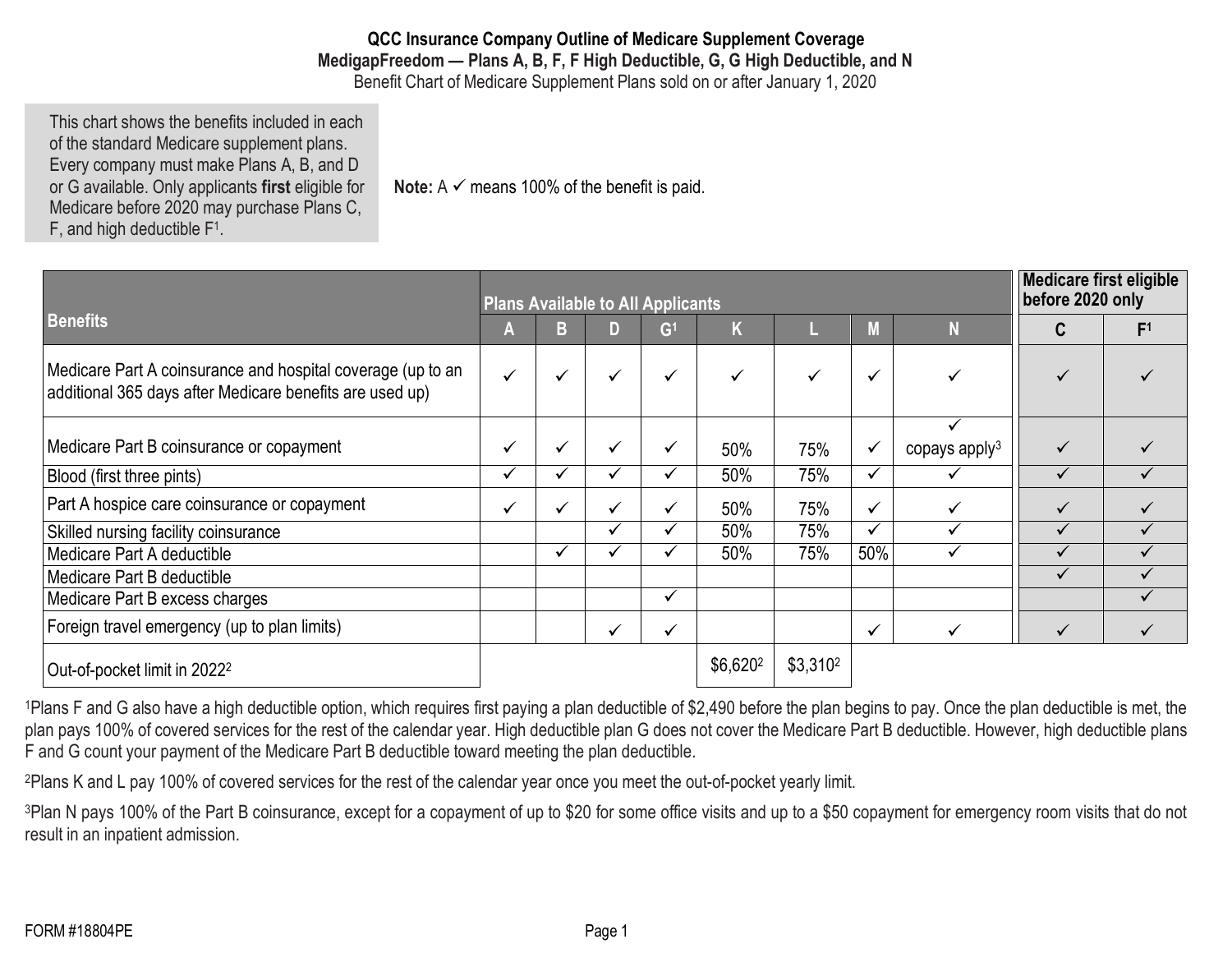### **QCC Insurance Company MedigapFreedom Premium Information**

QCC Insurance Company can only raise your premium if we raise the premium for all policies like yours in our service area. We will not change your premium or cancel your policy because of poor health. These monthly rates are subject to change with the approval of the Pennsylvania Insurance Department.

# **MONTHLY NON-TOBACCO PREMIUMS**

|          | <b>MALE</b> |          |              |          |              |                   |                        | <b>FEMALE</b> |          |          |              |          |              |          |
|----------|-------------|----------|--------------|----------|--------------|-------------------|------------------------|---------------|----------|----------|--------------|----------|--------------|----------|
| Plan A   | Plan B      | Plan F   | Plan<br>F-HD | Plan G   | Plan<br>G-HD | Plan <sub>N</sub> | <b>Attained</b><br>Age | Plan A        | Plan B   | Plan F   | Plan<br>F-HD | Plan G   | Plan<br>G-HD | Plan N   |
| \$120.80 | \$146.58    | \$185.68 | \$84.88      | \$149.16 | \$68.18      | \$146.26          | Under 65*              | \$109.81      | \$133.25 | \$168.80 | \$77.16      | \$135.60 | \$61.98      | \$132.96 |
| \$120.80 | \$146.58    | \$185.68 | \$84.88      | \$149.16 | \$68.18      | \$146.26          | 65-67                  | \$109.81      | \$133.25 | \$168.80 | \$77.16      | \$135.60 | \$61.98      | \$132.96 |
| \$126.29 | \$153.25    | \$193.97 | \$88.74      | \$155.82 | \$71.28      | \$153.27          | 68                     | \$114.81      | \$139.32 | \$176.34 | \$80.67      | \$141.65 | \$64.80      | \$139.34 |
| \$131.46 | \$159.52    | \$201.57 | \$92.37      | \$161.93 | \$74.20      | \$159.89          | 69                     | \$119.51      | \$145.02 | \$183.25 | \$83.97      | \$147.20 | \$67.45      | \$145.36 |
| \$136.95 | \$166.19    | \$210.73 | \$96.23      | \$169.28 | \$77.30      | \$167.83          | 70                     | \$124.50      | \$151.08 | \$191.57 | \$87.48      | \$153.89 | \$70.27      | \$152.57 |
| \$142.78 | \$173.26    | \$219.88 | \$100.32     | \$176.63 | \$80.59      | \$175.77          | 71                     | \$129.80      | \$157.50 | \$199.89 | \$91.20      | \$160.58 | \$73.26      | \$159.79 |
| \$147.83 | \$179.39    | \$228.00 | \$103.88     | \$183.15 | \$83.44      | \$182.79          | 72                     | \$134.39      | \$163.08 | \$207.27 | \$94.43      | \$166.50 | \$75.86      | \$166.17 |
| \$152.34 | \$184.86    | \$236.63 | \$107.04     | \$190.09 | \$85.99      | \$190.60          | 73                     | \$138.49      | \$168.05 | \$215.12 | \$97.31      | \$172.81 | \$78.17      | \$173.27 |
| \$156.19 | \$189.53    | \$244.06 | \$109.75     | \$196.06 | \$88.16      | \$197.22          | 74                     | \$141.99      | \$172.30 | \$221.87 | \$99.77      | \$178.24 | \$80.14      | \$179.29 |
| \$160.36 | \$194.60    | \$252.18 | \$112.68     | \$202.58 | \$90.52      | \$204.63          | 75                     | \$145.79      | \$176.90 | \$229.25 | \$102.44     | \$184.16 | \$82.29      | \$186.03 |
| \$163.66 | \$198.60    | \$259.43 | \$115.00     | \$208.41 | \$92.38      | \$211.11          | 76                     | \$148.78      | \$180.54 | \$235.85 | \$104.54     | \$189.46 | \$83.98      | \$191.92 |
| \$167.07 | \$202.73    | \$267.90 | \$117.39     | \$215.21 | \$94.30      | \$218.79          | 77                     | \$151.88      | \$184.30 | \$243.54 | \$106.72     | \$195.64 | \$85.73      | \$198.90 |
| \$171.14 | \$207.67    | \$277.57 | \$120.25     | \$222.98 | \$96.60      | \$227.79          | 78                     | \$155.58      | \$188.79 | \$252.34 | \$109.32     | \$202.71 | \$87.82      | \$207.08 |
| \$173.44 | \$210.47    | \$283.96 | \$121.87     | \$228.11 | \$97.90      | \$233.62          | 79                     | \$157.68      | \$191.33 | \$258.15 | \$110.79     | \$207.37 | \$89.00      | \$212.38 |
| \$174.54 | \$211.80    | \$289.83 | \$122.64     | \$232.83 | \$98.52      | \$239.04          | 80                     | \$158.68      | \$192.55 | \$263.49 | \$111.50     | \$211.66 | \$89.56      | \$217.31 |

*(continued)*

\*This includes people under 65 on Medicare due to disability.

Non-Tobacco rates apply to applications submitted during the six-month open enrollment or in a guaranteed issue situation. Applicants NOT enrolling during the sixmonth open enrollment period or in a guaranteed issue situation will be evaluated for tobacco usage and charged the corresponding tobacco or non-tobacco rates.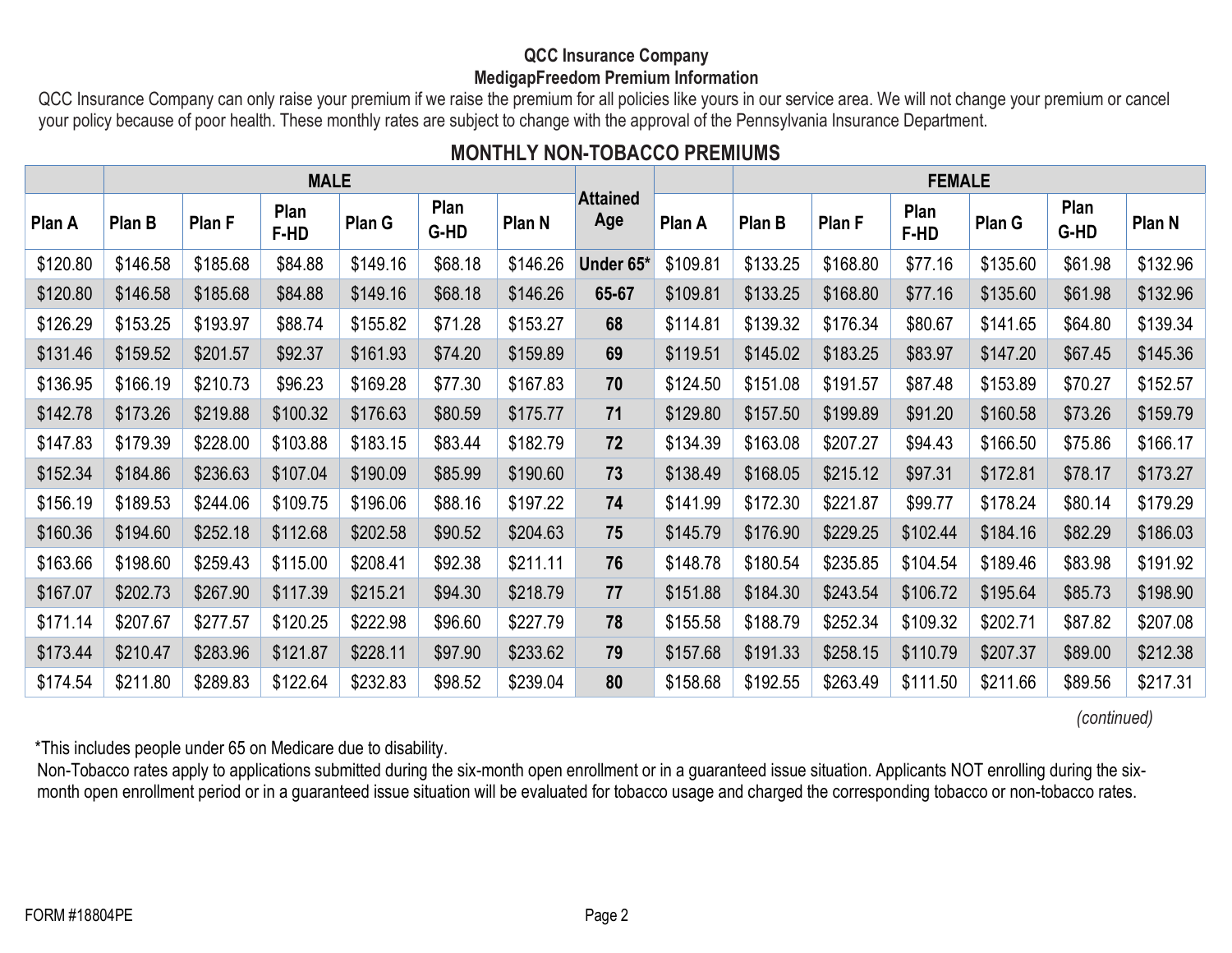# **MONTHLY NON-TOBACCO PREMIUMS** *(continued)*

|          | <b>MALE</b> |          |              |          |              |          | <b>FEMALE</b>          |          |          |          |              |          |              |          |  |
|----------|-------------|----------|--------------|----------|--------------|----------|------------------------|----------|----------|----------|--------------|----------|--------------|----------|--|
| Plan A   | Plan B      | Plan F   | Plan<br>F-HD | Plan G   | Plan<br>G-HD | Plan N   | <b>Attained</b><br>Age | Plan A   | Plan B   | Plan F   | Plan<br>F-HD | Plan G   | Plan<br>G-HD | Plan N   |  |
| \$177.18 | \$215.00    | \$299.68 | \$124.50     | \$240.74 | \$100.01     | \$248.44 | 81                     | \$161.07 | \$195.46 | \$272.44 | \$113.18     | \$218.85 | \$90.92      | \$225.85 |  |
| \$179.71 | \$218.07    | \$310.56 | \$126.27     | \$249.48 | \$101.44     | \$258.76 | 82                     | \$163.37 | \$198.24 | \$282.33 | \$114.80     | \$226.80 | \$92.21      | \$235.24 |  |
| \$180.15 | \$218.60    | \$318.16 | \$126.58     | \$255.58 | \$101.68     | \$266.18 | 83                     | \$163.77 | \$198.73 | \$289.24 | \$115.08     | \$232.35 | \$92.44      | \$241.98 |  |
| \$180.26 | \$218.74    | \$325.24 | \$126.66     | \$261.27 | \$101.75     | \$273.19 | 84                     | \$163.87 | \$198.85 | \$295.67 | \$115.15     | \$237.52 | \$92.50      | \$248.36 |  |
| \$181.71 | \$220.50    | \$331.98 | \$127.68     | \$266.68 | \$102.11     | \$279.94 | 85                     | \$165.19 | \$200.45 | \$301.80 | \$116.08     | \$242.44 | \$92.82      | \$254.49 |  |
| \$185.21 | \$224.75    | \$338.37 | \$130.14     | \$271.82 | \$104.07     | \$286.56 | 86                     | \$168.37 | \$204.31 | \$307.61 | \$118.31     | \$247.11 | \$94.61      | \$260.51 |  |
| \$189.18 | \$229.56    | \$345.62 | \$132.93     | \$277.65 | \$106.30     | \$293.71 | 87                     | \$171.98 | \$208.69 | \$314.20 | \$120.85     | \$252.41 | \$96.64      | \$267.01 |  |
| \$191.26 | \$232.09    | \$349.42 | \$134.39     | \$280.70 | \$107.47     | \$297.41 | 88                     | \$173.87 | \$210.99 | \$317.66 | \$122.17     | \$255.18 | \$97.70      | \$270.38 |  |
| \$194.19 | \$235.64    | \$354.78 | \$136.45     | \$285.00 | \$109.12     | \$303.10 | 89                     | \$176.54 | \$214.22 | \$322.53 | \$124.05     | \$259.09 | \$99.20      | \$275.55 |  |
| \$198.45 | \$240.81    | \$362.55 | \$139.44     | \$291.24 | \$111.51     | \$311.31 | 90                     | \$180.41 | \$218.91 | \$329.59 | \$126.76     | \$264.77 | \$101.37     | \$283.01 |  |
| \$203.55 | \$247.00    | \$371.88 | \$143.03     | \$298.74 | \$114.38     | \$320.71 | 91                     | \$185.05 | \$224.55 | \$338.07 | \$130.03     | \$271.58 | \$103.98     | \$291.55 |  |
| \$203.94 | \$247.48    | \$381.21 | \$143.30     | \$306.23 | \$114.60     | \$329.97 | 92                     | \$185.40 | \$224.98 | \$346.55 | \$130.28     | \$278.39 | \$104.18     | \$299.98 |  |
| \$210.93 | \$255.95    | \$385.35 | \$148.21     | \$309.56 | \$118.52     | \$334.34 | 93                     | \$191.75 | \$232.68 | \$350.32 | \$134.74     | \$281.42 | \$107.75     | \$303.95 |  |
| \$213.67 | \$259.28    | \$390.36 | \$150.14     | \$313.58 | \$120.06     | \$339.50 | 94                     | \$194.24 | \$235.71 | \$354.87 | \$136.49     | \$285.08 | \$109.15     | \$308.64 |  |
| \$216.41 | \$262.60    | \$395.37 | \$152.06     | \$317.61 | \$121.60     | \$344.53 | 95                     | \$196.74 | \$238.73 | \$359.43 | \$138.24     | \$288.73 | \$110.55     | \$313.21 |  |
| \$218.77 | \$265.47    | \$399.69 | \$153.72     | \$321.08 | \$122.93     | \$349.17 | 96                     | \$198.88 | \$241.34 | \$363.35 | \$139.75     | \$291.89 | \$111.75     | \$317.42 |  |
| \$222.37 | \$269.83    | \$406.25 | \$156.25     | \$326.35 | \$124.95     | \$355.92 | 97                     | \$202.15 | \$245.30 | \$369.32 | \$142.04     | \$296.68 | \$113.59     | \$323.56 |  |
| \$225.39 | \$273.50    | \$411.78 | \$158.37     | \$330.79 | \$126.65     | \$361.61 | 98                     | \$204.90 | \$248.64 | \$374.34 | \$143.98     | \$300.72 | \$115.14     | \$328.73 |  |
| \$228.42 | \$277.17    | \$417.30 | \$160.50     | \$335.23 | \$128.35     | \$367.30 | 99                     | \$207.65 | \$251.98 | \$379.37 | \$145.91     | \$304.75 | \$116.68     | \$333.91 |  |

Non-Tobacco rates apply to applications submitted during the six-month open enrollment or in a guaranteed issue situation. Applicants NOT enrolling during the sixmonth open enrollment period or in a guaranteed issue situation will be evaluated for tobacco usage and charged the corresponding tobacco or non-tobacco rates.

QCC Insurance Company can only raise your premium if we raise the premium for all policies like yours in our service area. We will not change your premium or cancel your policy because of poor health. These monthly rates are subject to change with the approval of the Pennsylvania Insurance Department.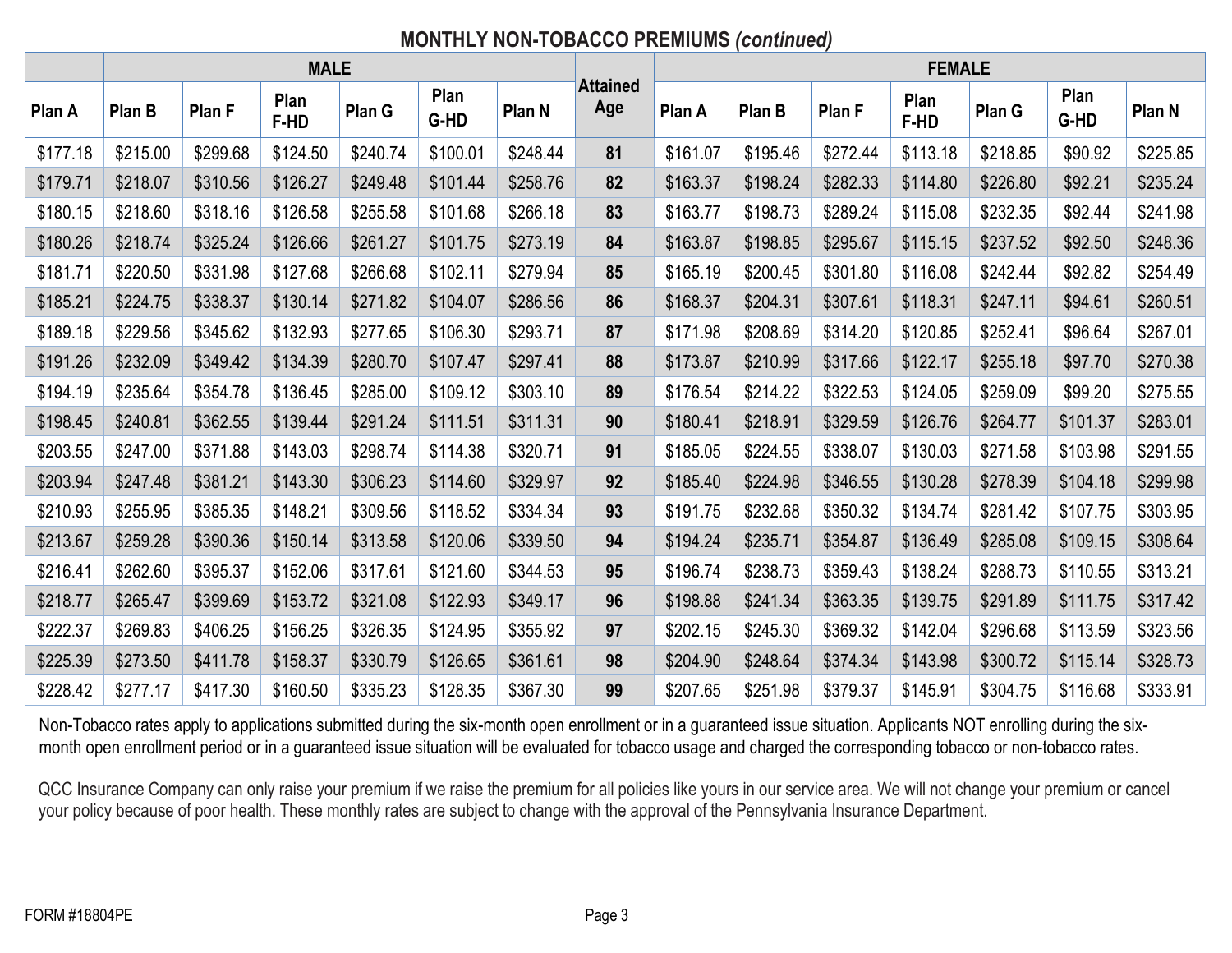# **MONTHLY TOBACCO PREMIUMS**

|          | <b>MALE</b> |          |              |          |              |          | <b>FEMALE</b>          |          |          |          |                     |          |              |          |
|----------|-------------|----------|--------------|----------|--------------|----------|------------------------|----------|----------|----------|---------------------|----------|--------------|----------|
| Plan A   | Plan B      | Plan F   | Plan<br>F-HD | Plan G   | Plan<br>G-HD | Plan N   | <b>Attained</b><br>Age | Plan A   | Plan B   | Plan F   | Plan<br><b>F-HD</b> | Plan G   | Plan<br>G-HD | Plan N   |
| \$132.87 | \$161.24    | \$204.25 | \$93.37      | \$164.08 | \$75.00      | \$160.88 | Under 65*              | \$120.80 | \$146.58 | \$185.68 | \$84.88             | \$149.16 | \$68.18      | \$146.26 |
| \$132.87 | \$161.24    | \$204.25 | \$93.37      | \$164.08 | \$75.00      | \$160.88 | 65-67                  | \$120.80 | \$146.58 | \$185.68 | \$84.88             | \$149.16 | \$68.18      | \$146.26 |
| \$138.92 | \$168.57    | \$213.37 | \$97.61      | \$171.40 | \$78.41      | \$168.60 | 68                     | \$126.29 | \$153.25 | \$193.97 | \$88.74             | \$155.82 | \$71.28      | \$153.27 |
| \$144.60 | \$175.47    | \$221.73 | \$101.61     | \$178.12 | \$81.62      | \$175.88 | 69                     | \$131.46 | \$159.52 | \$201.57 | \$92.37             | \$161.93 | \$74.20      | \$159.89 |
| \$150.65 | \$182.80    | \$231.80 | \$105.85     | \$186.21 | \$85.03      | \$184.62 | 70                     | \$136.95 | \$166.19 | \$210.73 | \$96.23             | \$169.28 | \$77.30      | \$167.83 |
| \$157.06 | \$190.58    | \$241.87 | \$110.36     | \$194.30 | \$88.65      | \$193.35 | 71                     | \$142.78 | \$173.26 | \$219.88 | \$100.32            | \$176.63 | \$80.59      | \$175.77 |
| \$162.62 | \$197.33    | \$250.80 | \$114.27     | \$201.47 | \$91.79      | \$201.07 | 72                     | \$147.83 | \$179.39 | \$228.00 | \$103.88            | \$183.15 | \$83.44      | \$182.79 |
| \$167.57 | \$203.34    | \$260.30 | \$117.75     | \$209.10 | \$94.59      | \$209.66 | 73                     | \$152.34 | \$184.86 | \$236.63 | \$107.04            | \$190.09 | \$85.99      | \$190.60 |
| \$171.81 | \$208.48    | \$268.47 | \$120.72     | \$215.66 | \$96.98      | \$216.94 | 74                     | \$156.19 | \$189.53 | \$244.06 | \$109.75            | \$196.06 | \$88.16      | \$197.22 |
| \$176.40 | \$214.05    | \$277.40 | \$123.95     | \$222.84 | \$99.57      | \$225.09 | 75                     | \$160.36 | \$194.60 | \$252.18 | \$112.68            | \$202.58 | \$90.52      | \$204.63 |
| \$180.03 | \$218.46    | \$285.38 | \$126.50     | \$229.25 | \$101.62     | \$232.23 | 76                     | \$163.66 | \$198.60 | \$259.43 | \$115.00            | \$208.41 | \$92.38      | \$211.11 |
| \$183.78 | \$223.00    | \$294.69 | \$129.13     | \$236.73 | \$103.73     | \$240.67 | 77                     | \$167.07 | \$202.73 | \$267.90 | \$117.39            | \$215.21 | \$94.30      | \$218.79 |
| \$188.25 | \$228.43    | \$305.33 | \$132.28     | \$245.27 | \$106.26     | \$250.57 | 78                     | \$171.14 | \$207.67 | \$277.57 | \$120.25            | \$222.98 | \$96.60      | \$227.79 |
| \$190.79 | \$231.51    | \$312.36 | \$134.06     | \$250.92 | \$107.69     | \$256.98 | 79                     | \$173.44 | \$210.47 | \$283.96 | \$121.87            | \$228.11 | \$97.90      | \$233.62 |
| \$192.00 | \$232.98    | \$318.82 | \$134.91     | \$256.11 | \$108.37     | \$262.95 | 80                     | \$174.54 | \$211.80 | \$289.83 | \$122.64            | \$232.83 | \$98.52      | \$239.04 |

*(continued)*

\*This includes people under 65 on Medicare due to disability.

Non-Tobacco rates apply to applications submitted during the six-month open enrollment or in a guaranteed issue situation. Applicants NOT enrolling during the sixmonth open enrollment period or in a guaranteed issue situation will be evaluated for tobacco usage and charged the corresponding tobacco or non-tobacco rates.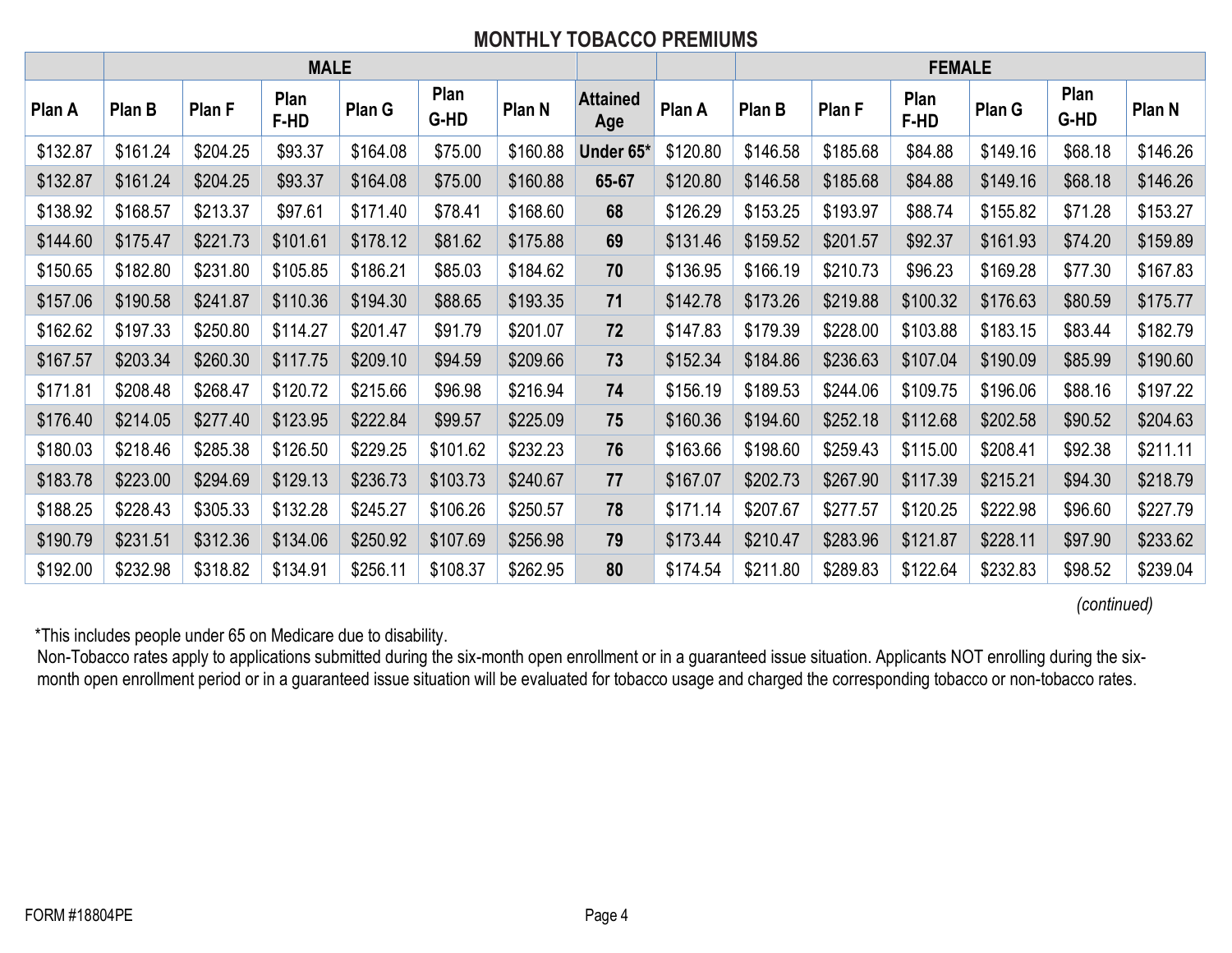# **MONTHLY TOBACCO PREMIUMS** *(continued)*

|          | <b>MALE</b> |          |              |          |              |          | <b>FEMALE</b>          |          |          |          |              |          |              |          |
|----------|-------------|----------|--------------|----------|--------------|----------|------------------------|----------|----------|----------|--------------|----------|--------------|----------|
| Plan A   | Plan B      | Plan F   | Plan<br>F-HD | Plan G   | Plan<br>G-HD | Plan N   | <b>Attained</b><br>Age | Plan A   | Plan B   | Plan F   | Plan<br>F-HD | Plan G   | Plan<br>G-HD | Plan N   |
| \$194.90 | \$236.50    | \$329.65 | \$136.95     | \$264.81 | \$110.01     | \$273.28 | 81                     | \$177.18 | \$215.00 | \$299.68 | \$124.50     | \$240.74 | \$100.01     | \$248.44 |
| \$197.68 | \$239.88    | \$341.62 | \$138.90     | \$274.43 | \$111.58     | \$284.64 | 82                     | \$179.71 | \$218.07 | \$310.56 | \$126.27     | \$249.48 | \$101.44     | \$258.76 |
| \$198.16 | \$240.46    | \$349.98 | \$139.24     | \$281.14 | \$111.85     | \$292.79 | 83                     | \$180.15 | \$218.60 | \$318.16 | \$126.58     | \$255.58 | \$101.68     | \$266.18 |
| \$198.28 | \$240.61    | \$357.77 | \$139.33     | \$287.40 | \$111.92     | \$300.51 | 84                     | \$180.26 | \$218.74 | \$325.24 | \$126.66     | \$261.27 | \$101.75     | \$273.19 |
| \$199.88 | \$242.55    | \$365.18 | \$140.45     | \$293.35 | \$112.32     | \$307.94 | 85                     | \$181.71 | \$220.50 | \$331.98 | \$127.68     | \$266.68 | \$102.11     | \$279.94 |
| \$203.73 | \$247.22    | \$372.21 | \$143.15     | \$299.00 | \$114.48     | \$315.22 | 86                     | \$185.21 | \$224.75 | \$338.37 | \$130.14     | \$271.82 | \$104.07     | \$286.56 |
| \$208.10 | \$252.52    | \$380.19 | \$146.22     | \$305.41 | \$116.93     | \$323.08 | 87                     | \$189.18 | \$229.56 | \$345.62 | \$132.93     | \$277.65 | \$106.30     | \$293.71 |
| \$210.39 | \$255.30    | \$384.37 | \$147.83     | \$308.77 | \$118.22     | \$327.15 | 88                     | \$191.26 | \$232.09 | \$349.42 | \$134.39     | \$280.70 | \$107.47     | \$297.41 |
| \$213.61 | \$259.21    | \$390.26 | \$150.10     | \$313.50 | \$120.03     | \$333.41 | 89                     | \$194.19 | \$235.64 | \$354.78 | \$136.45     | \$285.00 | \$109.12     | \$303.10 |
| \$218.29 | \$264.89    | \$398.81 | \$153.39     | \$320.37 | \$122.66     | \$342.44 | 90                     | \$198.45 | \$240.81 | \$362.55 | \$139.44     | \$291.24 | \$111.51     | \$311.31 |
| \$223.91 | \$271.70    | \$409.07 | \$157.33     | \$328.61 | \$125.82     | \$352.78 | 91                     | \$203.55 | \$247.00 | \$371.88 | \$143.03     | \$298.74 | \$114.38     | \$320.71 |
| \$224.34 | \$272.22    | \$419.33 | \$157.63     | \$336.85 | \$126.06     | \$362.97 | 92                     | \$203.94 | \$247.48 | \$381.21 | \$143.30     | \$306.23 | \$114.60     | \$329.97 |
| \$232.02 | \$281.55    | \$423.89 | \$163.03     | \$340.52 | \$130.37     | \$367.78 | 93                     | \$210.93 | \$255.95 | \$385.35 | \$148.21     | \$309.56 | \$118.52     | \$334.34 |
| \$235.03 | \$285.20    | \$429.40 | \$165.15     | \$344.94 | \$132.07     | \$373.45 | 94                     | \$213.67 | \$259.28 | \$390.36 | \$150.14     | \$313.58 | \$120.06     | \$339.50 |
| \$238.05 | \$288.86    | \$434.91 | \$167.27     | \$349.37 | \$133.76     | \$378.99 | 95                     | \$216.41 | \$262.60 | \$395.37 | \$152.06     | \$317.61 | \$121.60     | \$344.53 |
| \$240.65 | \$292.02    | \$439.66 | \$169.10     | \$353.18 | \$135.22     | \$384.08 | 96                     | \$218.77 | \$265.47 | \$399.69 | \$153.72     | \$321.08 | \$122.93     | \$349.17 |
| \$244.60 | \$296.81    | \$446.88 | \$171.87     | \$358.98 | \$137.44     | \$391.51 | 97                     | \$222.37 | \$269.83 | \$406.25 | \$156.25     | \$326.35 | \$124.95     | \$355.92 |
| \$247.93 | \$300.85    | \$452.96 | \$174.21     | \$363.87 | \$139.31     | \$397.77 | 98                     | \$225.39 | \$273.50 | \$411.78 | \$158.37     | \$330.79 | \$126.65     | \$361.61 |
| \$251.26 | \$304.89    | \$459.04 | \$176.55     | \$368.75 | \$141.18     | \$404.03 | 99                     | \$228.42 | \$277.17 | \$417.30 | \$160.50     | \$335.23 | \$128.35     | \$367.30 |

Non-Tobacco rates apply to applications submitted during the six-month open enrollment or in a guaranteed issue situation. Applicants NOT enrolling during the sixmonth open enrollment period or in a guaranteed issue situation will be evaluated for tobacco usage and charged the corresponding tobacco or non-tobacco rates.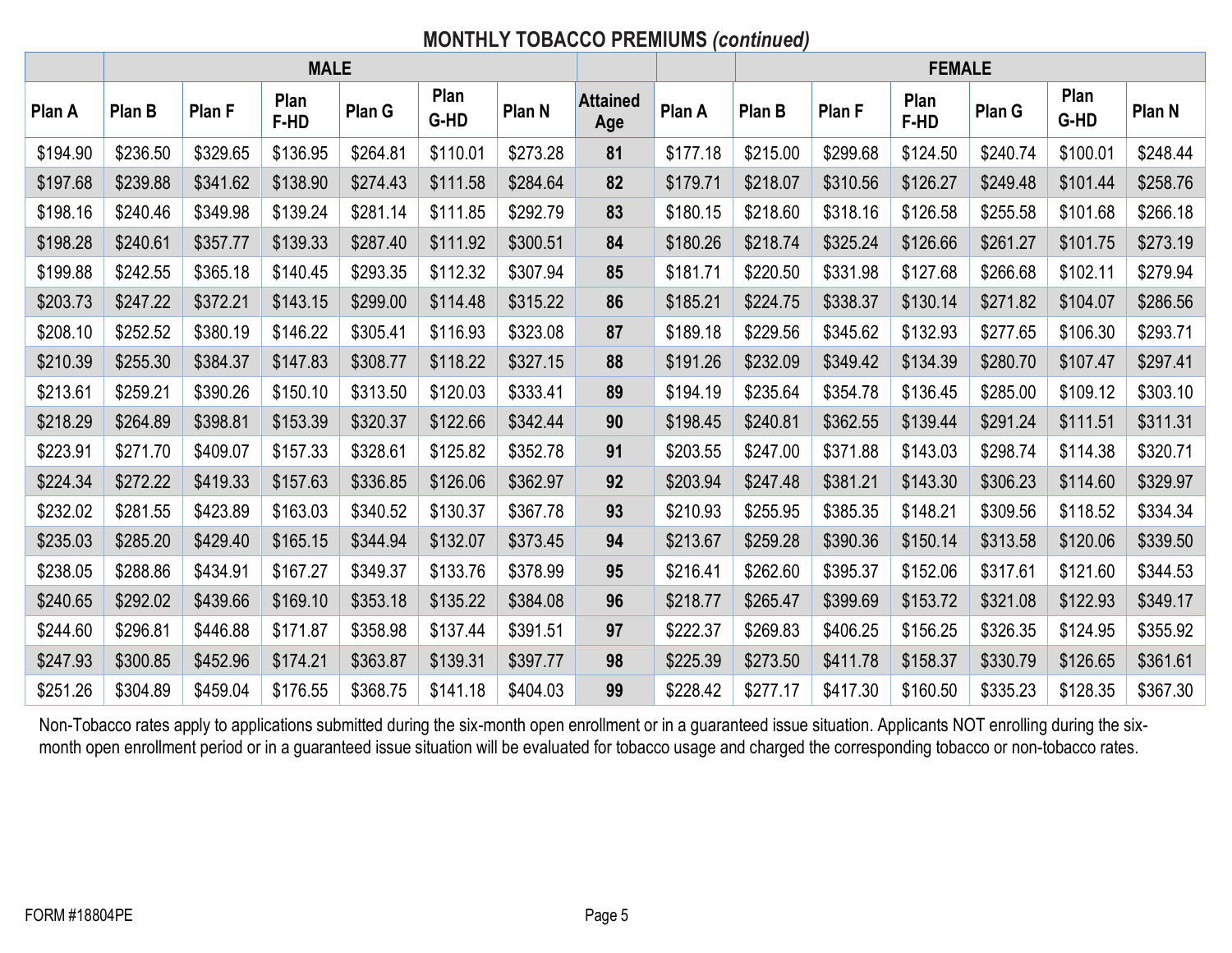#### **PREMIUM INFORMATION**

We, QCC Insurance Company, can only raise your premium if we raise the premium for all policies like yours in the Commonwealth of Pennsylvania. Premiums for all of these attained age plans will increase beginning with the first full month that the member moved into a new age range in accordance with the premium schedule on the previous page.

#### **DISCLOSURES**

Use this outline to compare benefits and premiums among policies.

## **READ YOUR POLICY VERY CAREFULLY**

This is only an outline describing your policy's most important features. The policy is your insurance contract. You must read the policy itself to understand all of the rights and duties of both you and your insurance company.

## **RIGHT TO RETURN YOUR POLICY**

If you find that you are not satisfied with your policy, you may return it to QCC Insurance Company, 1901 Market Street, Philadelphia, PA 19103-1480. If you send the policy back to us within 30 days after you receive it, we will treat the policy as if it had never been issued and return all of your payments.

#### **POLICY REPLACEMENT**

If you are replacing another health insurance policy, do NOT cancel it until you have actually received your new policy and are sure you want to keep it.

#### **NOTICE**

This policy may not fully cover all of your medical costs. QCC Insurance Company and its agents are not connected with Medicare. This *Outline of Coverage* does not give all the details of Medicare coverage. Contact your local Social Security Office or consult *Medicare and You* for more details.

### **COMPLETE ANSWERS ARE VERY IMPORTANT**

**When you fill out the application for the new policy, be sure to answer truthfully and complete all questions about your medical and health history. The company may cancel your policy and refuse to pay any claims if you leave out or falsify important medical information.** Review the application carefully before you sign it. Be certain that all information has been properly recorded.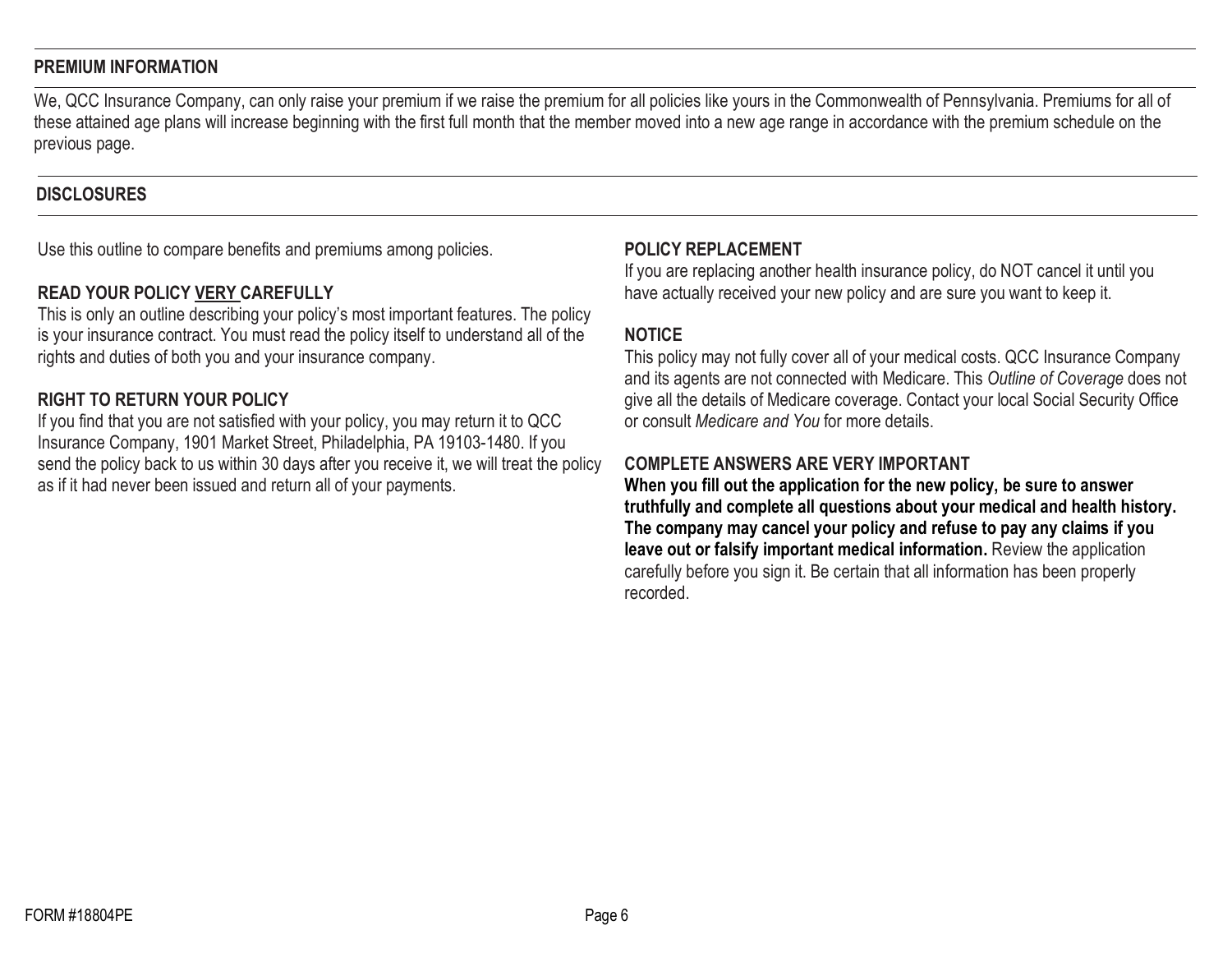\* A benefit period begins on the first day you receive services as an inpatient in a hospital and ends after you have been out of the hospital and have not received skilled care in any other facility for 60 days in a row.

| <b>SERVICES</b>                                                                                                                                                                               | <b>MEDICARE PAYS</b>                                                                                | <b>PLAN A PAYS</b>                    | <b>WITH PLAN A, YOU PAY</b> |
|-----------------------------------------------------------------------------------------------------------------------------------------------------------------------------------------------|-----------------------------------------------------------------------------------------------------|---------------------------------------|-----------------------------|
| <b>HOSPITALIZATION*</b>                                                                                                                                                                       |                                                                                                     |                                       |                             |
| Semiprivate room and board, general nursing, and<br>miscellaneous services and supplies                                                                                                       |                                                                                                     |                                       |                             |
| First 60 days                                                                                                                                                                                 | All but \$1,556                                                                                     | \$0                                   | \$1,556 (Part A deductible) |
| 61st through 90th day                                                                                                                                                                         | All but \$389 a day                                                                                 | \$389 a day                           | \$0                         |
| 91st day and after:                                                                                                                                                                           |                                                                                                     |                                       |                             |
| While using 60 lifetime reserve days<br>$\bullet$                                                                                                                                             | All but \$778 a day                                                                                 | \$778 a day                           | \$0                         |
| Once lifetime reserve days are used:                                                                                                                                                          |                                                                                                     |                                       |                             |
| Additional 365 days<br>$\circ$                                                                                                                                                                | \$0                                                                                                 | 100% of Medicare eligible<br>expenses | $$0**$                      |
| Beyond the additional 365 days<br>$\circ$                                                                                                                                                     | \$0                                                                                                 | \$0                                   | All costs                   |
| <b>SKILLED NURSING FACILITY CARE*</b>                                                                                                                                                         |                                                                                                     |                                       |                             |
| You must meet Medicare's requirements, including having been<br>in a hospital for at least three days and entered a Medicare-<br>approved facility within 30 days after leaving the hospital. |                                                                                                     |                                       |                             |
| First 20 days                                                                                                                                                                                 | All approved amounts                                                                                | \$0                                   | \$0                         |
| 21st through 100th day                                                                                                                                                                        | All but \$194.50 a day                                                                              | \$0                                   | Up to \$194.50 a day        |
| 101st day and after                                                                                                                                                                           | \$0                                                                                                 | \$0                                   | All costs                   |
| <b>BLOOD</b>                                                                                                                                                                                  |                                                                                                     |                                       |                             |
| First three pints                                                                                                                                                                             | \$0                                                                                                 | Three pints                           | \$0                         |
| Additional amounts                                                                                                                                                                            | 100%                                                                                                | \$0                                   | \$0                         |
| <b>HOSPICE CARE</b><br>You must meet Medicare's requirements, including a doctor's<br>certification of terminal illness.                                                                      | All but very limited<br>copayment/coinsurance for<br>outpatient drugs and inpatient<br>respite care | Medicare<br>copayment/coinsurance     | \$0                         |

\*\*NOTICE: When your Medicare Part A hospital benefits are exhausted, the insurer stands in the place of Medicare and will pay whatever amount Medicare would have paid for up to an additional 365 days as provided in the policy's "Core Benefits." During this time, the hospital is prohibited from billing you for the balance based on any difference between its billed charges and the amount Medicare would have paid.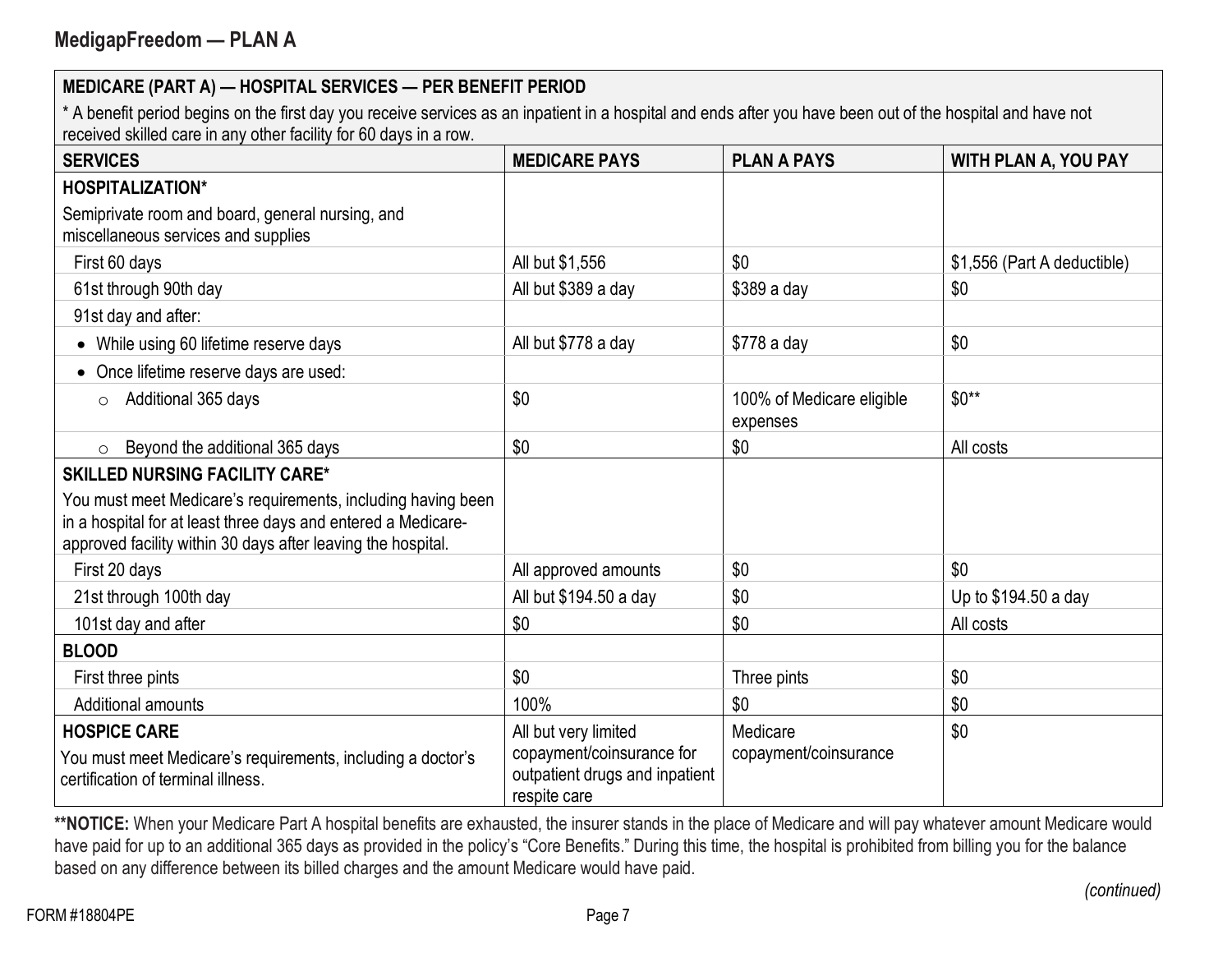| <b>SERVICES</b>                                                                                                                                                                                                                                                                | <b>MEDICARE PAYS</b> | <b>PLAN A PAYS</b> | <b>WITH PLAN A, YOU PAY</b> |
|--------------------------------------------------------------------------------------------------------------------------------------------------------------------------------------------------------------------------------------------------------------------------------|----------------------|--------------------|-----------------------------|
| <b>MEDICAL EXPENSES - IN OR OUT OF THE HOSPITAL</b><br>AND OUTPATIENT HOSPITAL TREATMENT, such as<br>physician's services, inpatient and outpatient medical and<br>surgical services and supplies, physical and speech therapy,<br>diagnostic tests, durable medical equipment |                      |                    |                             |
| First \$233 of Medicare-approved amounts†                                                                                                                                                                                                                                      | \$0                  | \$0                | \$233 (Part B deductible)   |
| Remainder of Medicare-approved amounts                                                                                                                                                                                                                                         | Generally 80%        | Generally 20%      | \$0                         |
| Part B excess charges (above Medicare-approved amounts)                                                                                                                                                                                                                        | \$0                  | \$0                | All costs                   |
| <b>BLOOD</b>                                                                                                                                                                                                                                                                   |                      |                    |                             |
| First three pints                                                                                                                                                                                                                                                              | \$0                  | All costs          | \$0                         |
| Next \$233 of Medicare-approved amounts†                                                                                                                                                                                                                                       | \$0                  | \$0                | \$233 (Part B deductible)   |
| Remainder of Medicare-approved amounts                                                                                                                                                                                                                                         | 80%                  | 20%                | \$0                         |
| <b>CLINICAL LABORATORY SERVICES - TESTS FOR</b><br><b>DIAGNOSTIC SERVICES</b>                                                                                                                                                                                                  | 100%                 | \$0                | \$0                         |

| <b>MEDICARE (PARTS A &amp; B)</b>                              |                      |                    |                             |  |  |  |  |  |
|----------------------------------------------------------------|----------------------|--------------------|-----------------------------|--|--|--|--|--|
| <b>SERVICES</b>                                                | <b>MEDICARE PAYS</b> | <b>PLAN A PAYS</b> | <b>WITH PLAN A, YOU PAY</b> |  |  |  |  |  |
| <b>HOME HEALTH CARE — MEDICARE-APPROVED SERVICES</b>           |                      |                    |                             |  |  |  |  |  |
| Medically necessary skilled care services and medical supplies | 100%                 | \$0                | \$0                         |  |  |  |  |  |
| Durable medical equipment                                      |                      |                    |                             |  |  |  |  |  |
| First \$233 of Medicare-approved amounts†                      | \$0                  | \$0                | \$233 (Part B deductible)   |  |  |  |  |  |
| Remainder of Medicare-approved amounts                         | 80%                  | 20%                | \$0                         |  |  |  |  |  |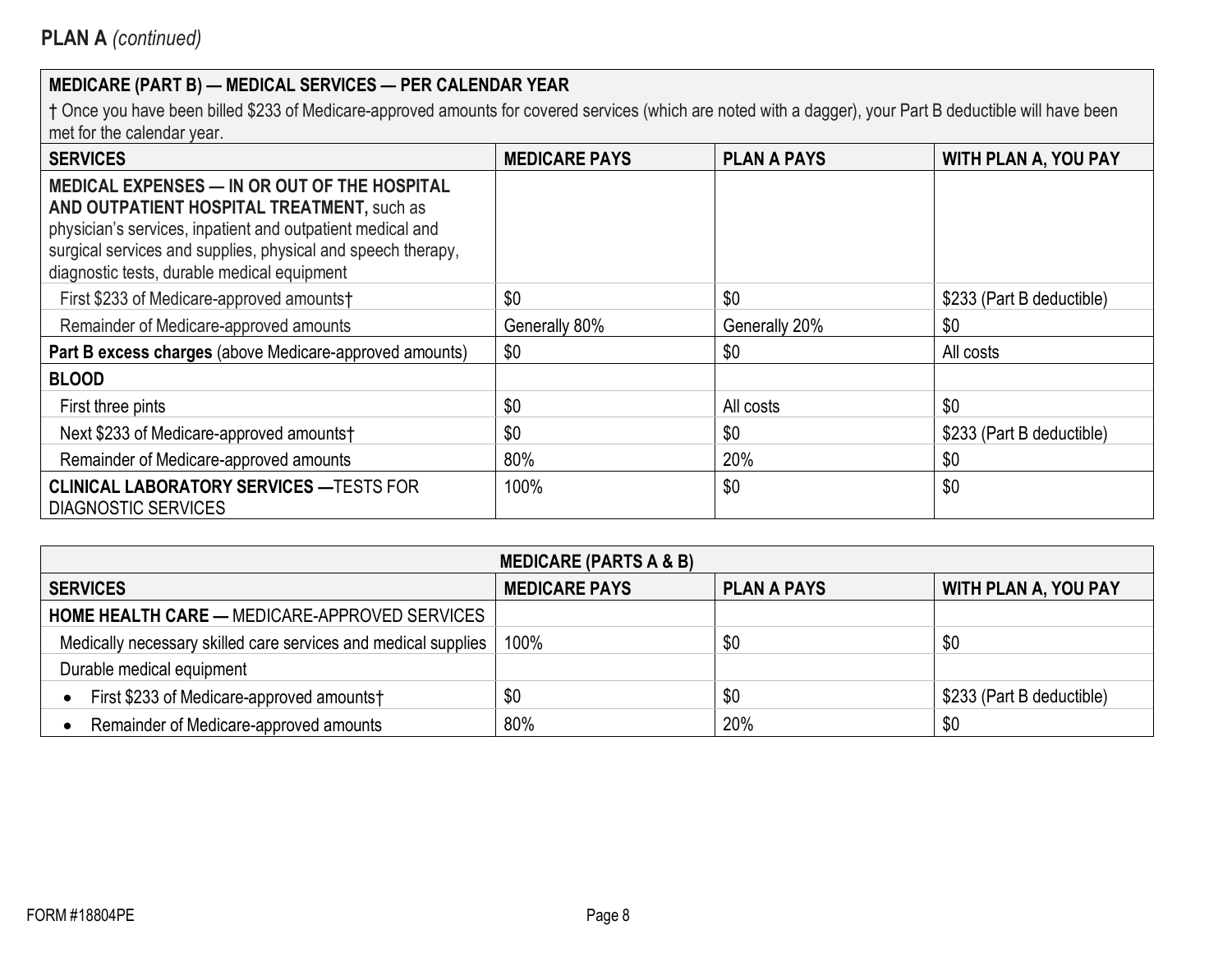\* A benefit period begins on the first day you receive services as an inpatient in a hospital and ends after you have been out of the hospital and have not received skilled care in any other facility for 60 days in a row.

| <b>SERVICES</b>                                                                                                                                                                               | <b>MEDICARE PAYS</b>                                                                                | <b>PLAN B PAYS</b>                    | <b>WITH PLAN B, YOU PAY</b> |
|-----------------------------------------------------------------------------------------------------------------------------------------------------------------------------------------------|-----------------------------------------------------------------------------------------------------|---------------------------------------|-----------------------------|
| <b>HOSPITALIZATION*</b>                                                                                                                                                                       |                                                                                                     |                                       |                             |
| Semiprivate room and board, general nursing, and<br>miscellaneous services and supplies                                                                                                       |                                                                                                     |                                       |                             |
| First 60 days                                                                                                                                                                                 | All but \$1,556                                                                                     | \$1,556 (Part A deductible)           | \$0                         |
| 61st through 90th day                                                                                                                                                                         | All but \$389 a day                                                                                 | \$389 a day                           | \$0                         |
| 91st day and after:                                                                                                                                                                           |                                                                                                     |                                       |                             |
| While using 60 lifetime reserve days<br>$\bullet$                                                                                                                                             | All but \$778 a day                                                                                 | \$778 a day                           | \$0                         |
| Once lifetime reserve days are used:                                                                                                                                                          |                                                                                                     |                                       |                             |
| Additional 365 days<br>$\circ$                                                                                                                                                                | \$0                                                                                                 | 100% of Medicare eligible<br>expenses | $$0**$                      |
| Beyond the additional 365 days<br>$\circ$                                                                                                                                                     | \$0                                                                                                 | \$0                                   | All costs                   |
| <b>SKILLED NURSING FACILITY CARE*</b>                                                                                                                                                         |                                                                                                     |                                       |                             |
| You must meet Medicare's requirements, including having been<br>in a hospital for at least three days and entered a Medicare-<br>approved facility within 30 days after leaving the hospital. |                                                                                                     |                                       |                             |
| First 20 days                                                                                                                                                                                 | All approved amounts                                                                                | \$0                                   | \$0                         |
| 21st through 100th day                                                                                                                                                                        | All but \$194.50 a day                                                                              | \$0                                   | Up to \$194.50 a day        |
| 101st day and after                                                                                                                                                                           | \$0                                                                                                 | \$0                                   | All costs                   |
| <b>BLOOD</b>                                                                                                                                                                                  |                                                                                                     |                                       |                             |
| First three pints                                                                                                                                                                             | \$0                                                                                                 | Three pints                           | \$0                         |
| Additional amounts                                                                                                                                                                            | 100%                                                                                                | \$0                                   | \$0                         |
| <b>HOSPICE CARE</b><br>You must meet Medicare's requirements, including a doctor's<br>certification of terminal illness.                                                                      | All but very limited<br>copayment/coinsurance for<br>outpatient drugs and inpatient<br>respite care | Medicare<br>copayment/coinsurance     | \$0                         |

\*\*NOTICE: When your Medicare Part A hospital benefits are exhausted, the insurer stands in the place of Medicare and will pay whatever amount Medicare would have paid for up to an additional 365 days as provided in the policy's "Core Benefits." During this time, the hospital is prohibited from billing you for the balance based on any difference between its billed charges and the amount Medicare would have paid.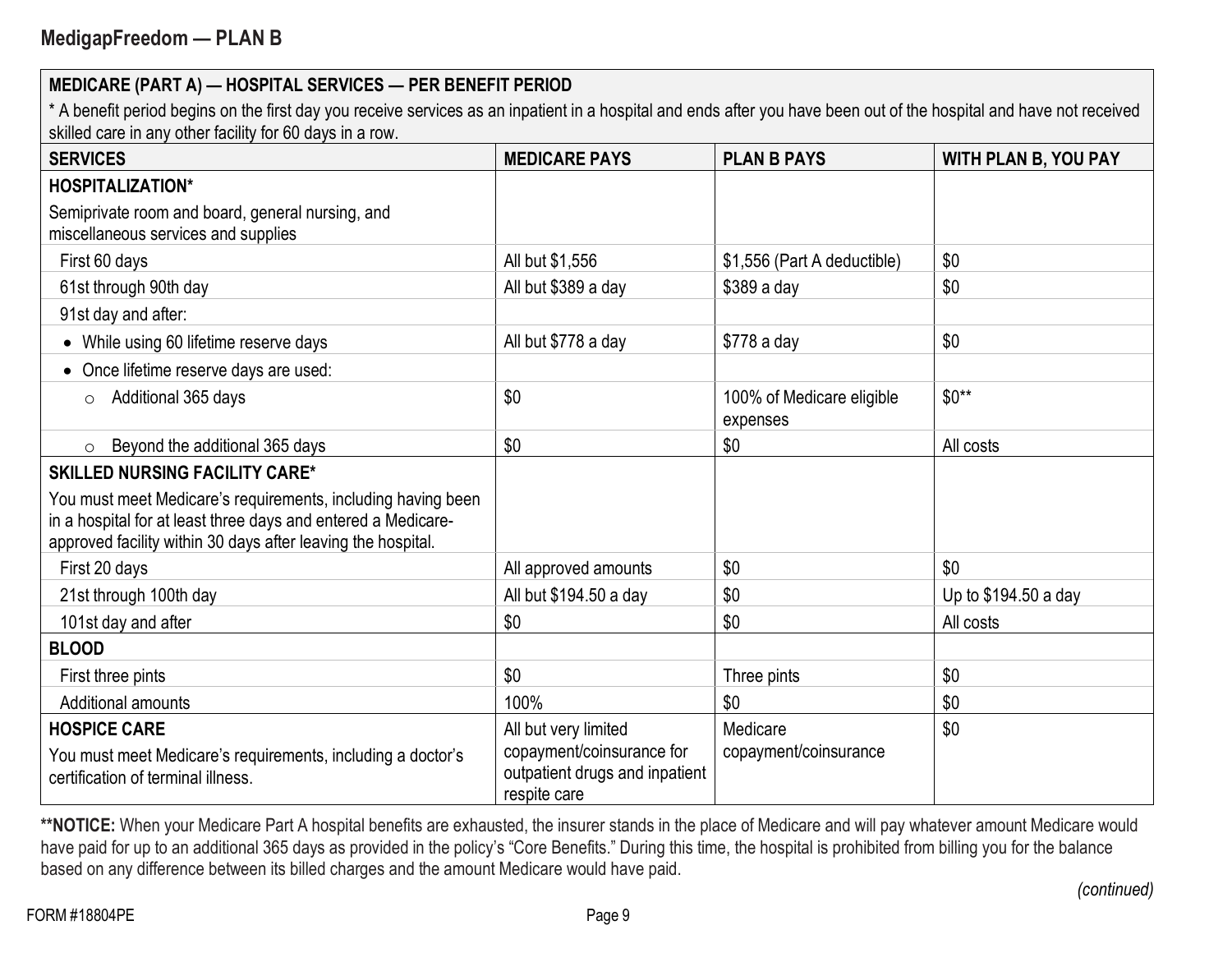| <b>SERVICES</b>                                                                                                                                                                                                                                                         | <b>MEDICARE PAYS</b> | <b>PLAN B PAYS</b> | <b>WITH PLAN B, YOU PAY</b> |
|-------------------------------------------------------------------------------------------------------------------------------------------------------------------------------------------------------------------------------------------------------------------------|----------------------|--------------------|-----------------------------|
| MEDICAL EXPENSES - IN OR OUT OF THE HOSPITAL<br>AND OUTPATIENT HOSPITAL TREATMENT, such as<br>physician's services, inpatient and outpatient medical and<br>surgical services and supplies, physical and speech therapy,<br>diagnostic tests, durable medical equipment |                      |                    |                             |
| First \$233 of Medicare-approved amounts†                                                                                                                                                                                                                               | \$0                  | \$0                | \$233 (Part B deductible)   |
| Remainder of Medicare-approved amounts                                                                                                                                                                                                                                  | Generally 80%        | Generally 20%      | \$0                         |
| Part B excess charges (above Medicare-approved amounts)                                                                                                                                                                                                                 | \$0                  | \$0                | All costs                   |
| <b>BLOOD</b>                                                                                                                                                                                                                                                            |                      |                    |                             |
| First three pints                                                                                                                                                                                                                                                       | \$0                  | All costs          | \$0                         |
| Next \$233 of Medicare-approved amounts†                                                                                                                                                                                                                                | \$0                  | \$0                | \$233 (Part B deductible)   |
| Remainder of Medicare-approved amounts                                                                                                                                                                                                                                  | 80%                  | 20%                | \$0                         |
| <b>CLINICAL LABORATORY SERVICES — TESTS FOR</b><br><b>DIAGNOSTIC SERVICES</b>                                                                                                                                                                                           | 100%                 | \$0                | \$0                         |

| <b>MEDICARE (PARTS A &amp; B)</b>                              |                      |                    |                             |  |  |  |  |  |
|----------------------------------------------------------------|----------------------|--------------------|-----------------------------|--|--|--|--|--|
| <b>SERVICES</b>                                                | <b>MEDICARE PAYS</b> | <b>PLAN B PAYS</b> | <b>WITH PLAN B, YOU PAY</b> |  |  |  |  |  |
| <b>HOME HEALTH CARE — MEDICARE-APPROVED SERVICES</b>           |                      |                    |                             |  |  |  |  |  |
| Medically necessary skilled care services and medical supplies | 100%                 | \$0                | \$0                         |  |  |  |  |  |
| Durable medical equipment                                      |                      |                    |                             |  |  |  |  |  |
| First \$233 of Medicare-approved amounts†                      | \$0                  | \$0                | \$233 (Part B deductible)   |  |  |  |  |  |
| Remainder of Medicare-approved amounts                         | 80%                  | 20%                | \$0                         |  |  |  |  |  |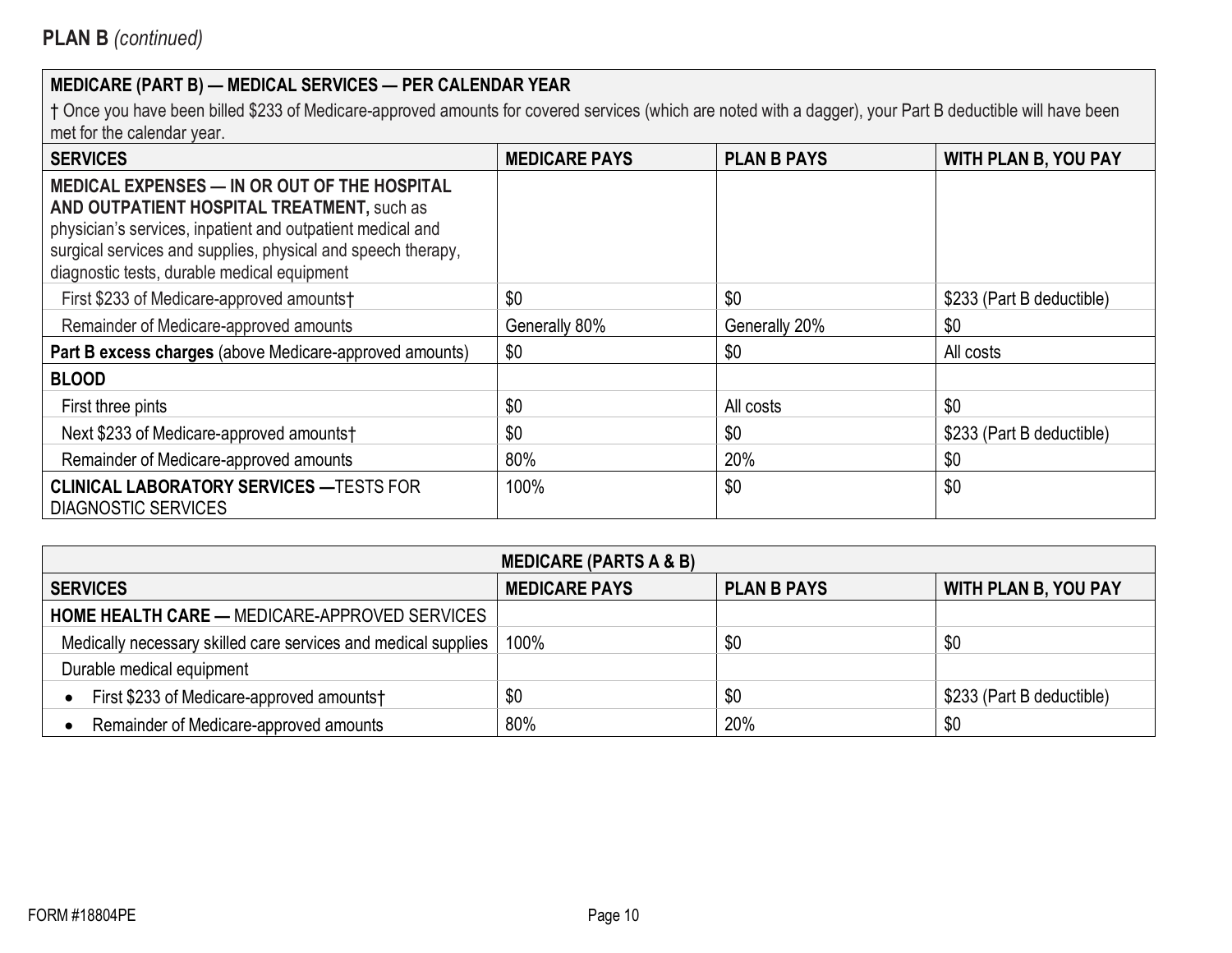\* A benefit period begins on the first day you receive services as an inpatient in a hospital and ends after you have been out of the hospital and have not received skilled care in any other facility for 60 days in a row.

| <b>SERVICES</b>                                                                                                                                                                               | <b>MEDICARE PAYS</b>                                                                                | <b>PLAN F PAYS</b>                    | <b>WITH PLAN F, YOU PAY</b> |
|-----------------------------------------------------------------------------------------------------------------------------------------------------------------------------------------------|-----------------------------------------------------------------------------------------------------|---------------------------------------|-----------------------------|
| <b>HOSPITALIZATION*</b>                                                                                                                                                                       |                                                                                                     |                                       |                             |
| Semiprivate room and board, general nursing, and<br>miscellaneous services and supplies                                                                                                       |                                                                                                     |                                       |                             |
| First 60 days                                                                                                                                                                                 | All but \$1,556                                                                                     | \$1,556 (Part A deductible)           | \$0                         |
| 61st through 90th day                                                                                                                                                                         | All but \$389 a day                                                                                 | $$389a$ day                           | \$0                         |
| 91st day and after:                                                                                                                                                                           |                                                                                                     |                                       |                             |
| While using 60 lifetime reserve days                                                                                                                                                          | All but \$778 a day                                                                                 | \$778 a day                           | \$0                         |
| Once lifetime reserve days are used:                                                                                                                                                          |                                                                                                     |                                       |                             |
| Additional 365 days<br>$\circ$                                                                                                                                                                | \$0                                                                                                 | 100% of Medicare eligible<br>expenses | $$0**$                      |
| Beyond the additional 365 days<br>$\circ$                                                                                                                                                     | \$0                                                                                                 | \$0                                   | All costs                   |
| <b>SKILLED NURSING FACILITY CARE*</b>                                                                                                                                                         |                                                                                                     |                                       |                             |
| You must meet Medicare's requirements, including having been<br>in a hospital for at least three days and entered a Medicare-<br>approved facility within 30 days after leaving the hospital. |                                                                                                     |                                       |                             |
| First 20 days                                                                                                                                                                                 | All approved amounts                                                                                | \$0                                   | \$0                         |
| 21st through 100th day                                                                                                                                                                        | All but \$194.50 a day                                                                              | Up to \$194.50 a day                  | \$0                         |
| 101st day and after                                                                                                                                                                           | \$0                                                                                                 | \$0                                   | All costs                   |
| <b>BLOOD</b>                                                                                                                                                                                  |                                                                                                     |                                       |                             |
| First three pints                                                                                                                                                                             | \$0                                                                                                 | Three pints                           | \$0                         |
| <b>Additional amounts</b>                                                                                                                                                                     | 100%                                                                                                | \$0                                   | \$0                         |
| <b>HOSPICE CARE</b><br>You must meet Medicare's requirements, including a doctor's<br>certification of terminal illness.                                                                      | All but very limited<br>copayment/coinsurance for<br>outpatient drugs and inpatient<br>respite care | Medicare<br>copayment/coinsurance     | \$0                         |

\*\*NOTICE: When your Medicare Part A hospital benefits are exhausted, the insurer stands in the place of Medicare and will pay whatever amount Medicare would have paid for up to an additional 365 days as provided in the policy's "Core Benefits." During this time, the hospital is prohibited from billing you for the balance based on any difference between its billed charges and the amount Medicare would have paid. *(continued)*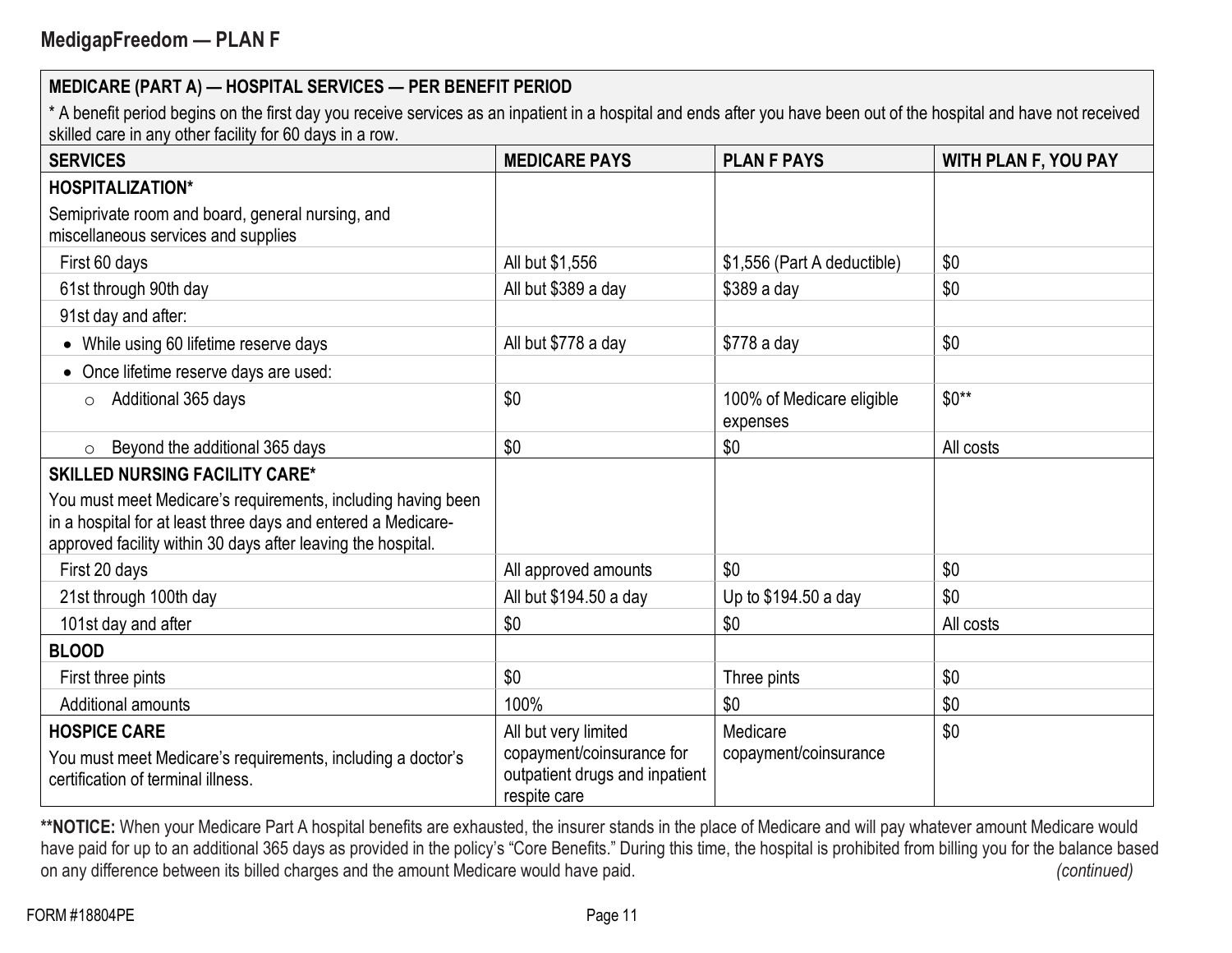| <b>SERVICES</b>                                                                                                                                                                                                                                                             | <b>MEDICARE PAYS</b>                     | <b>PLAN F PAYS</b>                               | WITH PLAN F, YOU PAY                                  |
|-----------------------------------------------------------------------------------------------------------------------------------------------------------------------------------------------------------------------------------------------------------------------------|------------------------------------------|--------------------------------------------------|-------------------------------------------------------|
| MEDICAL EXPENSES - IN OR OUT OF THE HOSPITAL AND<br><b>OUTPATIENT HOSPITAL TREATMENT, such as physician's services,</b><br>inpatient and outpatient medical and surgical services and supplies,<br>physical and speech therapy, diagnostic tests, durable medical equipment |                                          |                                                  |                                                       |
| First \$233 of Medicare-approved amounts†                                                                                                                                                                                                                                   | \$0                                      | \$233 (Part B deductible)                        | \$0                                                   |
| Remainder of Medicare-approved amounts                                                                                                                                                                                                                                      | Generally 80%                            | Generally 20%                                    | \$0                                                   |
| Part B excess charges (above Medicare-approved amounts)                                                                                                                                                                                                                     | \$0                                      | 100%                                             | \$0                                                   |
| <b>BLOOD</b>                                                                                                                                                                                                                                                                |                                          |                                                  |                                                       |
| First three pints                                                                                                                                                                                                                                                           | \$0                                      | All costs                                        | \$0                                                   |
| Next \$233 of Medicare-approved amounts†                                                                                                                                                                                                                                    | \$0                                      | \$233 (Part B deductible)                        | \$0                                                   |
| Remainder of Medicare-approved amounts                                                                                                                                                                                                                                      | 80%                                      | 20%                                              | \$0                                                   |
| <b>CLINICAL LABORATORY SERVICES - TESTS FOR DIAGNOSTIC</b><br><b>SERVICES</b>                                                                                                                                                                                               | 100%                                     | \$0                                              | \$0                                                   |
|                                                                                                                                                                                                                                                                             | <b>MEDICARE (PARTS A &amp; B)</b>        |                                                  |                                                       |
| <b>SERVICES</b>                                                                                                                                                                                                                                                             | <b>MEDICARE PAYS</b>                     | <b>PLAN F PAYS</b>                               | WITH PLAN F, YOU PAY                                  |
| <b>HOME HEALTH CARE - MEDICARE-APPROVED SERVICES</b>                                                                                                                                                                                                                        |                                          |                                                  |                                                       |
| Medically necessary skilled care services and medical supplies                                                                                                                                                                                                              | 100%                                     | \$0                                              | \$0                                                   |
| Durable medical equipment                                                                                                                                                                                                                                                   |                                          |                                                  |                                                       |
| First \$233 of Medicare-approved amounts†                                                                                                                                                                                                                                   | \$0                                      | \$233 (Part B deductible)                        | \$0                                                   |
| Remainder of Medicare-approved amounts<br>$\bullet$                                                                                                                                                                                                                         | 80%                                      | 20%                                              | \$0                                                   |
|                                                                                                                                                                                                                                                                             | OTHER BENEFITS - NOT COVERED BY MEDICARE |                                                  |                                                       |
| <b>SERVICES</b>                                                                                                                                                                                                                                                             | <b>MEDICARE PAYS</b>                     | <b>PLAN F PAYS</b>                               | <b>WITH PLAN F, YOU PAY</b>                           |
| <b>FOREIGN TRAVEL - NOT COVERED BY MEDICARE</b>                                                                                                                                                                                                                             |                                          |                                                  |                                                       |
| Medically necessary emergency care services beginning during the first 60<br>days of each trip outside the USA                                                                                                                                                              |                                          |                                                  |                                                       |
| First \$250 each calendar year                                                                                                                                                                                                                                              | \$0                                      | \$0                                              | \$250                                                 |
| Remainder of charges                                                                                                                                                                                                                                                        | \$0                                      | 80% to a lifetime maximum<br>benefit of \$50,000 | 20% and amounts over the<br>\$50,000 lifetime maximum |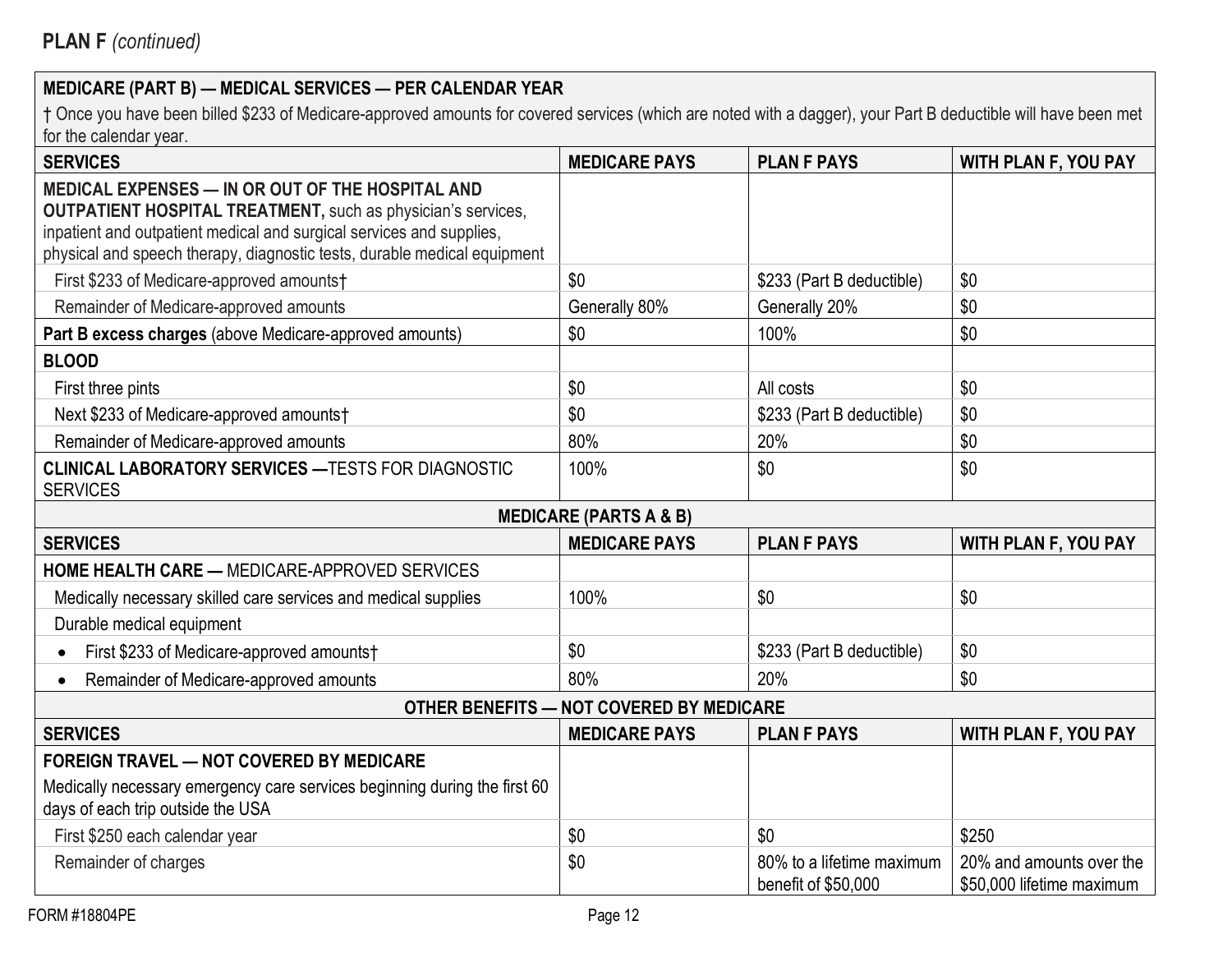# **MedigapFreedom — PLAN F HIGH DEDUCTIBLE**

## **MEDICARE (PART A) — HOSPITAL SERVICES — PER BENEFIT PERIOD**

\* A benefit period begins on the first day you receive services as an inpatient in a hospital and ends after you have been out of the hospital and have not received skilled care in any other facility for 60 days in a row.

‡This high deductible plan pays the same benefits as Plan F after one has paid a calendar year \$2,490 deductible. Benefits from the high deductible Plan F will not begin until out-of-pocket expenses are \$2,490. Out-of-pocket expenses for this deductible are expenses that would ordinarily be paid by the policy. This includes the Medicare deductibles for Part A and Part B, but does not include the plan's separate foreign travel emergency deductible.

| <b>SERVICES</b>                                               | <b>MEDICARE PAYS</b>           | AFTER YOU PAY \$2,490<br><b>DEDUCTIBLE#, PLAN F PAYS</b> | IN ADDITION TO \$2,490<br><b>DEDUCTIBLE#, YOU PAY</b> |
|---------------------------------------------------------------|--------------------------------|----------------------------------------------------------|-------------------------------------------------------|
| <b>HOSPITALIZATION*</b>                                       |                                |                                                          |                                                       |
| Semiprivate room and board, general nursing, and              |                                |                                                          |                                                       |
| miscellaneous services and supplies                           |                                |                                                          |                                                       |
| First 60 days                                                 | All but \$1,556                | \$1,556 (Part A deductible)                              | \$0                                                   |
| 61st through 90th day                                         | All but \$389 a day            | $$389a$ day                                              | \$0                                                   |
| 91st day and after:                                           |                                |                                                          |                                                       |
| While using 60 lifetime reserve days                          | All but \$778 a day            | \$778 a day                                              | \$0                                                   |
| Once lifetime reserve days are used:                          |                                |                                                          |                                                       |
| $\circ$ Additional 365 days                                   | \$0                            | 100% of Medicare eligible                                | $$0**$                                                |
|                                                               |                                | expenses                                                 |                                                       |
| Beyond the additional 365 days<br>$\circ$                     | \$0                            | \$0                                                      | All costs                                             |
| <b>SKILLED NURSING FACILITY CARE*</b>                         |                                |                                                          |                                                       |
| You must meet Medicare's requirements, including having been  |                                |                                                          |                                                       |
| in a hospital for at least three days and entered a Medicare- |                                |                                                          |                                                       |
| approved facility within 30 days after leaving the hospital.  |                                |                                                          |                                                       |
| First 20 days                                                 | All approved amounts           | \$0                                                      | \$0                                                   |
| 21st through 100th day                                        | All but \$194.50 a day         | Up to \$194.50 a day                                     | \$0                                                   |
| 101st day and after                                           | \$0                            | \$0                                                      | All costs                                             |
| <b>BLOOD</b>                                                  |                                |                                                          |                                                       |
| First three pints                                             | \$0                            | Three pints                                              | \$0                                                   |
| Additional amounts                                            | 100%                           | \$0                                                      | \$0                                                   |
| <b>HOSPICE CARE</b>                                           | All but very limited           | Medicare                                                 | \$0                                                   |
| You must meet Medicare's requirements, including a doctor's   | copayment/coinsurance for      | copayment/coinsurance                                    |                                                       |
| certification of terminal illness.                            | outpatient drugs and inpatient |                                                          |                                                       |
|                                                               | respite care                   |                                                          |                                                       |

**\*\*NOTICE:** When your Medicare Part A hospital benefits are exhausted, the insurer stands in the place of Medicare and will pay whatever amount Medicare would have paid for up to an additional 365 days as provided in the policy's "Core Benefits." During this time, the hospital is prohibited from billing you for the balance based on any difference between its billed charges and the amount Medicare would have paid.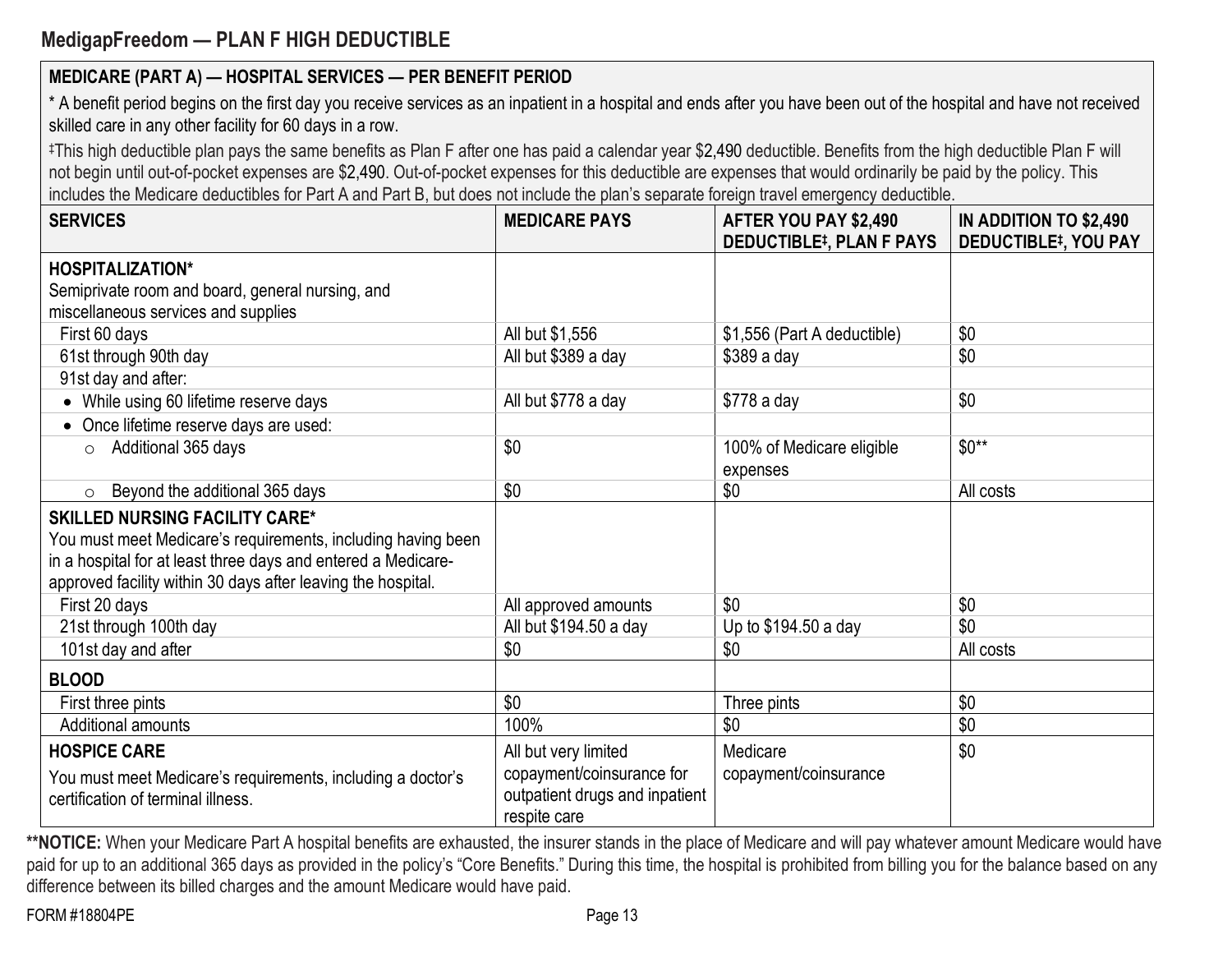† Once you have been billed \$233 of Medicare-approved amounts for covered services (which are noted with a dagger), your Part B deductible will have been met for the calendar year.

‡This high deductible plan pays the same benefits as Plan F after one has paid a calendar year \$2,490 deductible. Benefits from the high deductible Plan F will not begin until out-of-pocket expenses are \$2,490. Out-of-pocket expenses for this deductible are expenses that would ordinarily be paid by the policy. This includes the Medicare deductibles for Part A and Part B, but does not include the plan's separate foreign travel emergency deductible.

| <b>SERVICES</b>                                                                                                                                                                                                                                                                | <b>MEDICARE PAYS</b> | AFTER YOU PAY \$2,490<br><b>DEDUCTIBLE#, PLAN F</b><br><b>PAYS</b> | IN ADDITION TO \$2,490<br><b>DEDUCTIBLE#, YOU PAY</b> |
|--------------------------------------------------------------------------------------------------------------------------------------------------------------------------------------------------------------------------------------------------------------------------------|----------------------|--------------------------------------------------------------------|-------------------------------------------------------|
| <b>MEDICAL EXPENSES — IN OR OUT OF THE HOSPITAL</b><br>AND OUTPATIENT HOSPITAL TREATMENT, such as<br>physician's services, inpatient and outpatient medical and<br>surgical services and supplies, physical and speech therapy,<br>diagnostic tests, durable medical equipment |                      |                                                                    |                                                       |
| First \$233 of Medicare-approved amounts†                                                                                                                                                                                                                                      | \$0                  | \$233 (Part B deductible)                                          | \$0                                                   |
| Remainder of Medicare-approved amounts                                                                                                                                                                                                                                         | Generally 80%        | Generally 20%                                                      | \$0                                                   |
| Part B excess charges (above Medicare-approved amounts)                                                                                                                                                                                                                        | \$0                  | 100%                                                               | \$0                                                   |
| <b>BLOOD</b>                                                                                                                                                                                                                                                                   |                      |                                                                    |                                                       |
| First three pints                                                                                                                                                                                                                                                              | \$0                  | All costs                                                          | \$0                                                   |
| Next \$233 of Medicare-approved amounts†                                                                                                                                                                                                                                       | \$0                  | \$233 (Part B deductible)                                          | \$0                                                   |
| Remainder of Medicare-approved amounts                                                                                                                                                                                                                                         | 80%                  | 20%                                                                | \$0                                                   |
| <b>CLINICAL LABORATORY SERVICES — TESTS FOR</b><br><b>DIAGNOSTIC SERVICES</b>                                                                                                                                                                                                  | 100%                 | \$0                                                                | \$0                                                   |

*(continued)*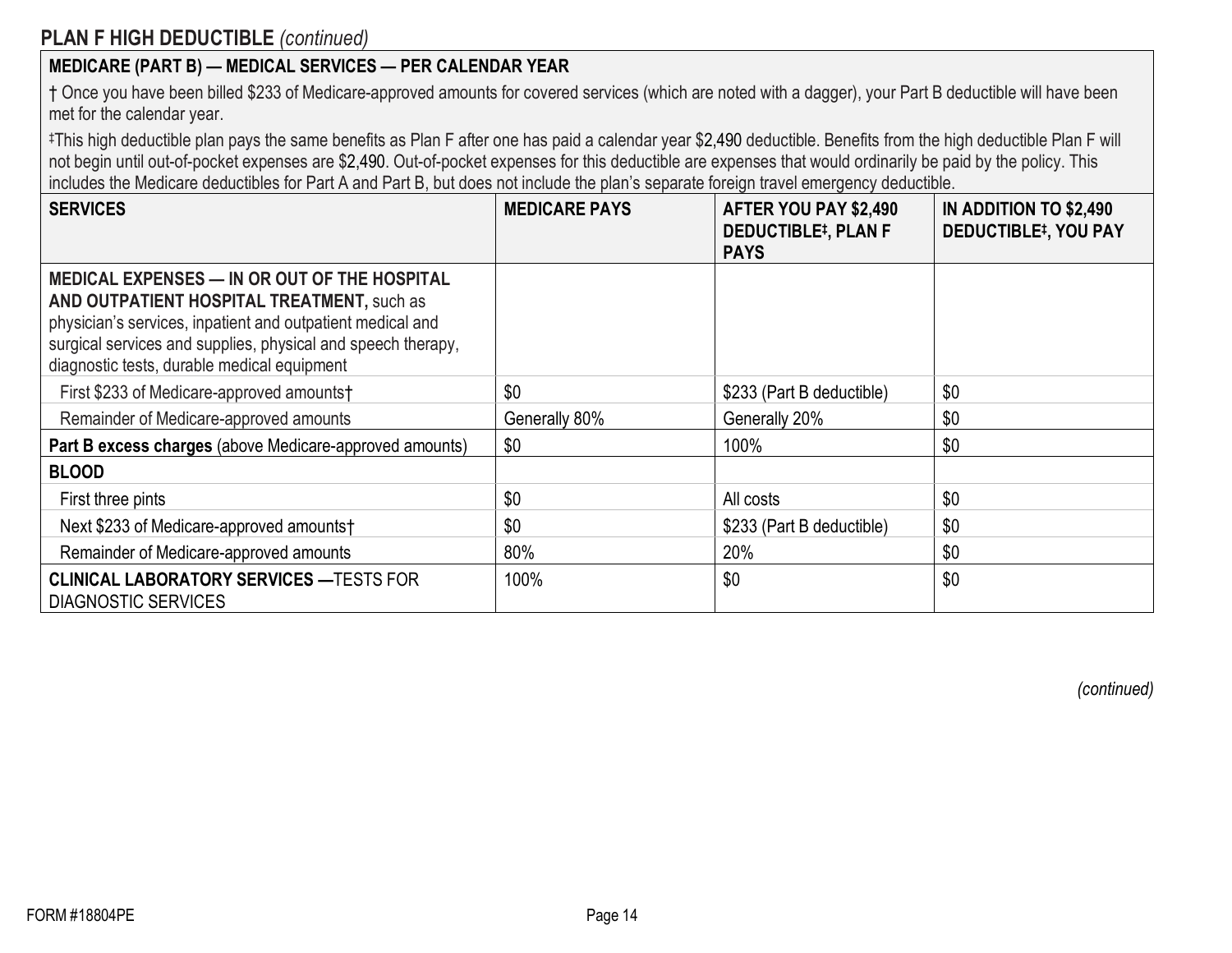#### **MEDICARE (PARTS A & B)**

† Once you have been billed \$233 of Medicare-approved amounts for covered services (which are noted with a dagger), your Part B deductible will have been met for the calendar year.

‡This high deductible plan pays the same benefits as Plan F after one has paid a calendar year \$2,490 deductible. Benefits from the high deductible Plan F will not begin until out-of-pocket expenses are \$2,490. Out-of-pocket expenses for this deductible are expenses that would ordinarily be paid by the policy. This includes the Medicare deductibles for Part A and Part B, but does not include the plan's separate foreign travel emergency deductible.

| <b>SERVICES</b>                                                | <b>MEDICARE PAYS</b> | AFTER YOU PAY \$2,490      | IN ADDITION TO \$2,490                 |
|----------------------------------------------------------------|----------------------|----------------------------|----------------------------------------|
|                                                                |                      | <b>DEDUCTIBLE#, PLAN F</b> | <b>DEDUCTIBLE#, YOU PAY</b>            |
|                                                                |                      | <b>PAYS</b>                |                                        |
| <b>HOME HEALTH CARE — MEDICARE-APPROVED SERVICES</b>           |                      |                            |                                        |
| Medically necessary skilled care services and medical supplies | 100%                 | \$0                        | \$0                                    |
| Durable medical equipment                                      |                      |                            |                                        |
| First \$233 of Medicare-approved amounts†                      | \$0                  | \$233 (Part B deductible)  | \$0                                    |
| Remainder of Medicare-approved amounts                         | 80%                  | 20%                        | \$0                                    |
| OTHER BENEFITS - NOT COVERED BY MEDICARE                       |                      |                            |                                        |
|                                                                |                      |                            |                                        |
| <b>SERVICES</b>                                                | <b>MEDICARE PAYS</b> | AFTER YOU PAY \$2,490      | IN ADDITION TO \$2,490                 |
|                                                                |                      | <b>DEDUCTIBLE#, PLAN F</b> | <b>DEDUCTIBLE<sup>‡</sup>, YOU PAY</b> |
|                                                                |                      | <b>PAYS</b>                |                                        |
| <b>FOREIGN TRAVEL — NOT COVERED BY MEDICARE</b>                |                      |                            |                                        |
| Medically necessary emergency care services beginning during   |                      |                            |                                        |
| the first 60 days of each trip outside the USA                 |                      |                            |                                        |
| First \$250 each calendar year                                 | \$0                  | \$0                        | \$250                                  |
| Remainder of charges                                           | \$0                  | 80% to a lifetime maximum  | 20% and amounts over the               |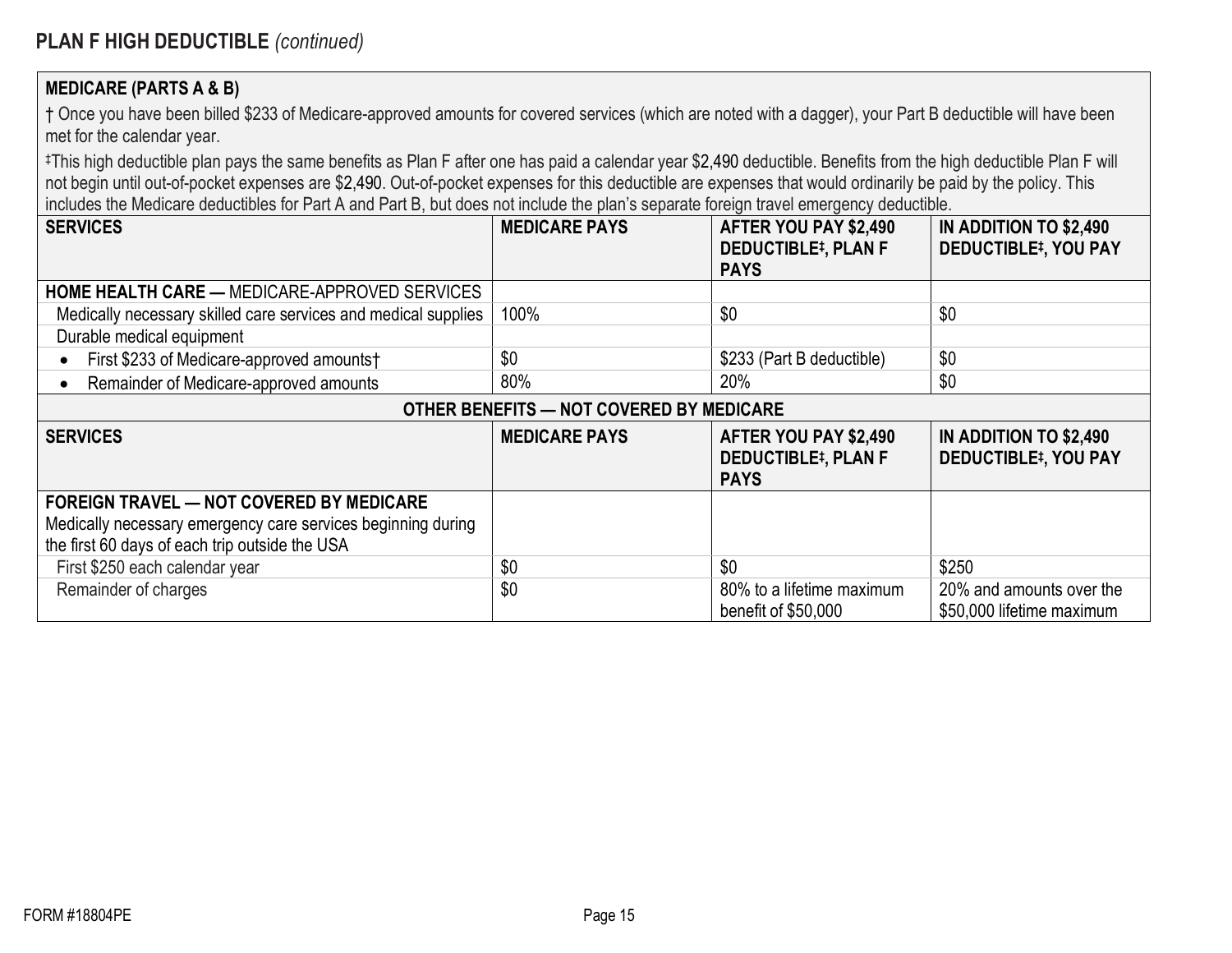\* A benefit period begins on the first day you receive services as an inpatient in a hospital and ends after you have been out of the hospital and have not received skilled care in any other facility for 60 days in a row.

| <b>SERVICES</b>                                                                                                                                                                               | <b>MEDICARE PAYS</b>                                                                                | <b>PLAN G PAYS</b>                    | <b>WITH PLAN G, YOU PAY</b> |
|-----------------------------------------------------------------------------------------------------------------------------------------------------------------------------------------------|-----------------------------------------------------------------------------------------------------|---------------------------------------|-----------------------------|
| <b>HOSPITALIZATION*</b>                                                                                                                                                                       |                                                                                                     |                                       |                             |
| Semiprivate room and board, general nursing, and<br>miscellaneous services and supplies                                                                                                       |                                                                                                     |                                       |                             |
| First 60 days                                                                                                                                                                                 | All but \$1,556                                                                                     | \$1,556 (Part A deductible)           | \$0                         |
| 61st through 90th day                                                                                                                                                                         | All but \$389 a day                                                                                 | \$389 a day                           | \$0                         |
| 91st day and after:                                                                                                                                                                           |                                                                                                     |                                       |                             |
| While using 60 lifetime reserve days                                                                                                                                                          | All but \$778 a day                                                                                 | \$778 a day                           | \$0                         |
| Once lifetime reserve days are used:                                                                                                                                                          |                                                                                                     |                                       |                             |
| Additional 365 days<br>$\circ$                                                                                                                                                                | \$0                                                                                                 | 100% of Medicare eligible<br>expenses | $$0**$                      |
| Beyond the additional 365 days<br>$\circ$                                                                                                                                                     | \$0                                                                                                 | \$0                                   | All costs                   |
| <b>SKILLED NURSING FACILITY CARE*</b>                                                                                                                                                         |                                                                                                     |                                       |                             |
| You must meet Medicare's requirements, including having been<br>in a hospital for at least three days and entered a Medicare-<br>approved facility within 30 days after leaving the hospital. |                                                                                                     |                                       |                             |
| First 20 days                                                                                                                                                                                 | All approved amounts                                                                                | \$0                                   | \$0                         |
| 21st through 100th day                                                                                                                                                                        | All but \$194.50 a day                                                                              | Up to \$194.50 a day                  | \$0                         |
| 101st day and after                                                                                                                                                                           | \$0                                                                                                 | \$0                                   | All costs                   |
| <b>BLOOD</b>                                                                                                                                                                                  |                                                                                                     |                                       |                             |
| First three pints                                                                                                                                                                             | \$0                                                                                                 | Three pints                           | \$0                         |
| Additional amounts                                                                                                                                                                            | 100%                                                                                                | \$0                                   | \$0                         |
| <b>HOSPICE CARE</b><br>You must meet Medicare's requirements, including a doctor's<br>certification of terminal illness.                                                                      | All but very limited<br>copayment/coinsurance for<br>outpatient drugs and inpatient<br>respite care | Medicare<br>copayment/coinsurance     | \$0                         |

\*\*NOTICE: When your Medicare Part A hospital benefits are exhausted, the insurer stands in the place of Medicare and will pay whatever amount Medicare would have paid for up to an additional 365 days as provided in the policy's "Core Benefits." During this time, the hospital is prohibited from billing you for the balance based on any difference between its billed charges and the amount Medicare would have paid.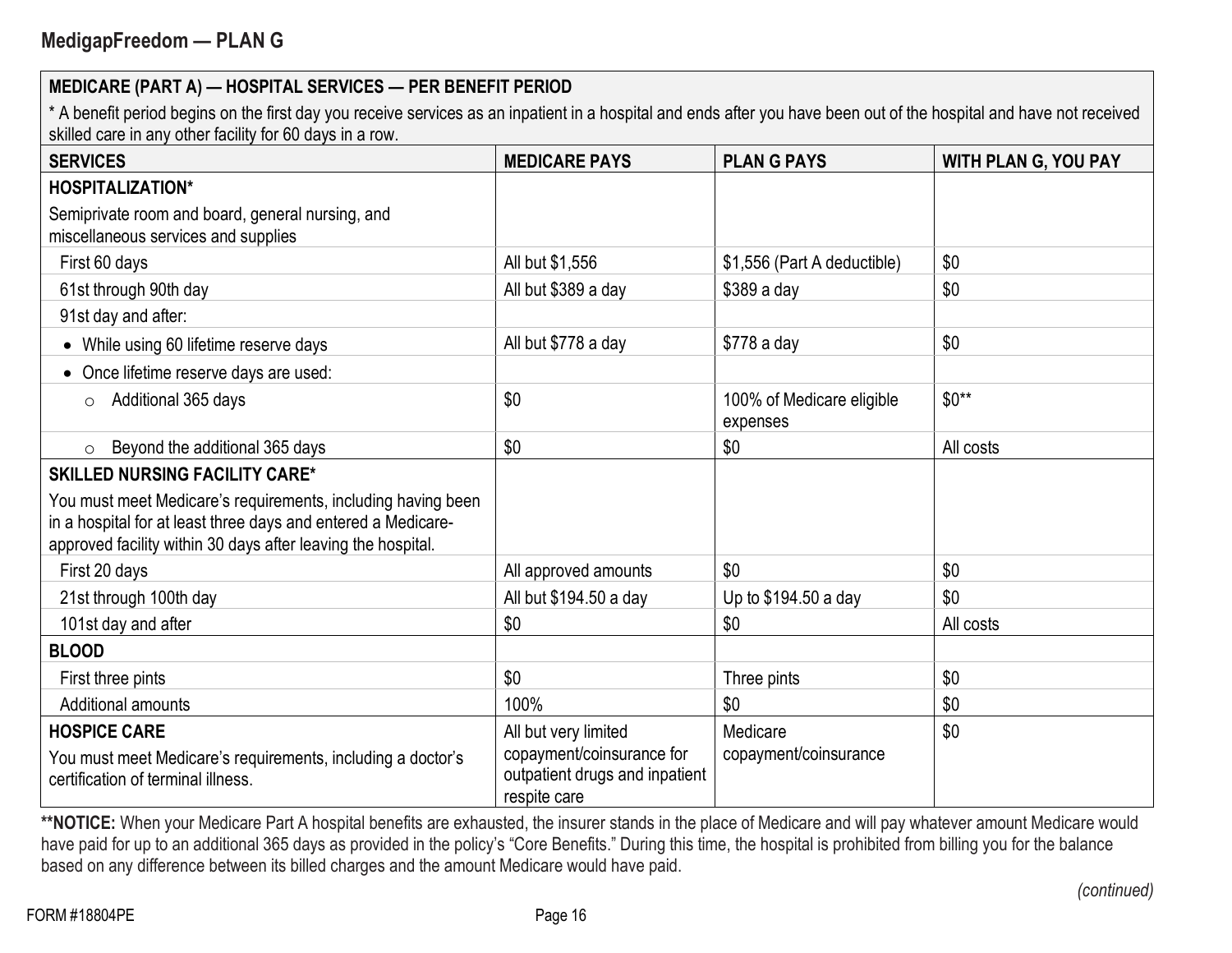† Once you have been billed \$233 of Medicare-approved amounts for covered services (which are noted with a dagger), your Part B deductible will have been met for the calendar year.

| <b>SERVICES</b>                                                                                                                                                                                                                                                         | <b>MEDICARE PAYS</b> | <b>PLAN G PAYS</b> | <b>WITH PLAN G, YOU PAY</b> |
|-------------------------------------------------------------------------------------------------------------------------------------------------------------------------------------------------------------------------------------------------------------------------|----------------------|--------------------|-----------------------------|
| MEDICAL EXPENSES - IN OR OUT OF THE HOSPITAL<br>AND OUTPATIENT HOSPITAL TREATMENT, such as<br>physician's services, inpatient and outpatient medical and<br>surgical services and supplies, physical and speech therapy,<br>diagnostic tests, durable medical equipment |                      |                    |                             |
| First \$233 of Medicare-approved amounts†                                                                                                                                                                                                                               | \$0                  | \$0                | \$233 (Part B deductible)   |
| Remainder of Medicare-approved amounts                                                                                                                                                                                                                                  | Generally 80%        | Generally 20%      | \$0                         |
| Part B excess charges (above Medicare-approved amounts)                                                                                                                                                                                                                 | \$0                  | 100%               | \$0                         |
| <b>BLOOD</b>                                                                                                                                                                                                                                                            |                      |                    |                             |
| First three pints                                                                                                                                                                                                                                                       | \$0                  | All costs          | \$0                         |
| Next \$233 of Medicare-approved amounts†                                                                                                                                                                                                                                | \$0                  | \$0                | \$233 (Part B deductible)   |
| Remainder of Medicare-approved amounts                                                                                                                                                                                                                                  | 80%                  | 20%                | \$0                         |
| <b>CLINICAL LABORATORY SERVICES - TESTS FOR</b><br><b>DIAGNOSTIC SERVICES</b>                                                                                                                                                                                           | 100%                 | \$0                | \$0                         |

*(continued)*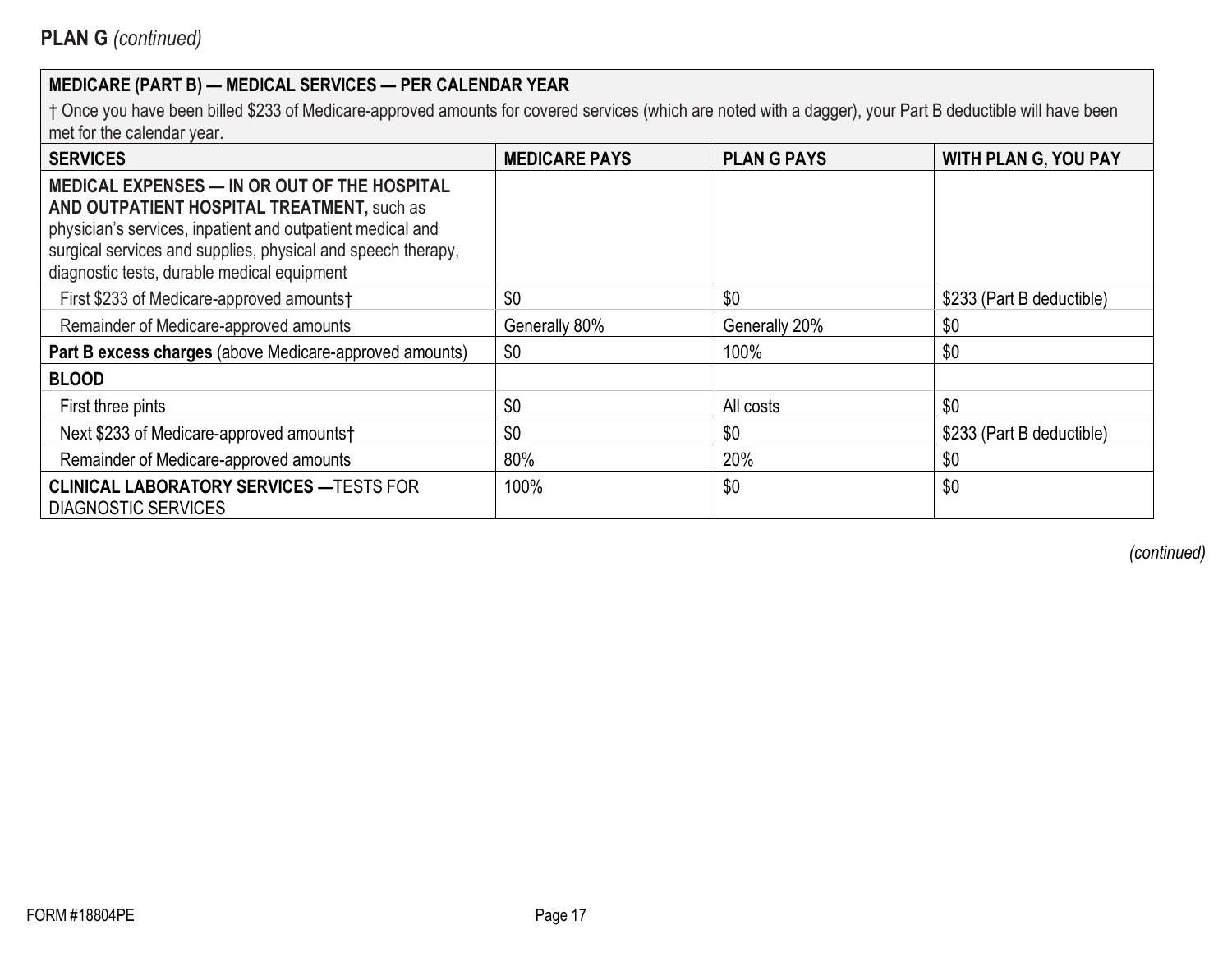# **MEDICARE (PARTS A & B)**

| <b>SERVICES</b>                                                                                                | <b>MEDICARE PAYS</b>                     | <b>PLAN G PAYS</b>                               | <b>WITH PLAN G, YOU PAY</b>                           |
|----------------------------------------------------------------------------------------------------------------|------------------------------------------|--------------------------------------------------|-------------------------------------------------------|
| <b>HOME HEALTH CARE — MEDICARE-APPROVED SERVICES</b>                                                           |                                          |                                                  |                                                       |
| Medically necessary skilled care services and medical supplies                                                 | 100%                                     | \$0                                              | \$0                                                   |
| Durable medical equipment                                                                                      |                                          |                                                  |                                                       |
| First \$233 of Medicare-approved amounts†                                                                      | \$0                                      | \$0                                              | \$233 (Part B deductible)                             |
| Remainder of Medicare-approved amounts                                                                         | 80%                                      | 20%                                              | \$0                                                   |
|                                                                                                                | OTHER BENEFITS - NOT COVERED BY MEDICARE |                                                  |                                                       |
| <b>SERVICES</b>                                                                                                | <b>MEDICARE PAYS</b>                     | <b>PLANG PAYS</b>                                | <b>WITH PLAN G, YOU PAY</b>                           |
| <b>FOREIGN TRAVEL — NOT COVERED BY MEDICARE</b>                                                                |                                          |                                                  |                                                       |
| Medically necessary emergency care services beginning during<br>the first 60 days of each trip outside the USA |                                          |                                                  |                                                       |
| First \$250 each calendar year                                                                                 | \$0                                      | \$0                                              | \$250                                                 |
| Remainder of charges                                                                                           | \$0                                      | 80% to a lifetime maximum<br>benefit of \$50,000 | 20% and amounts over the<br>\$50,000 lifetime maximum |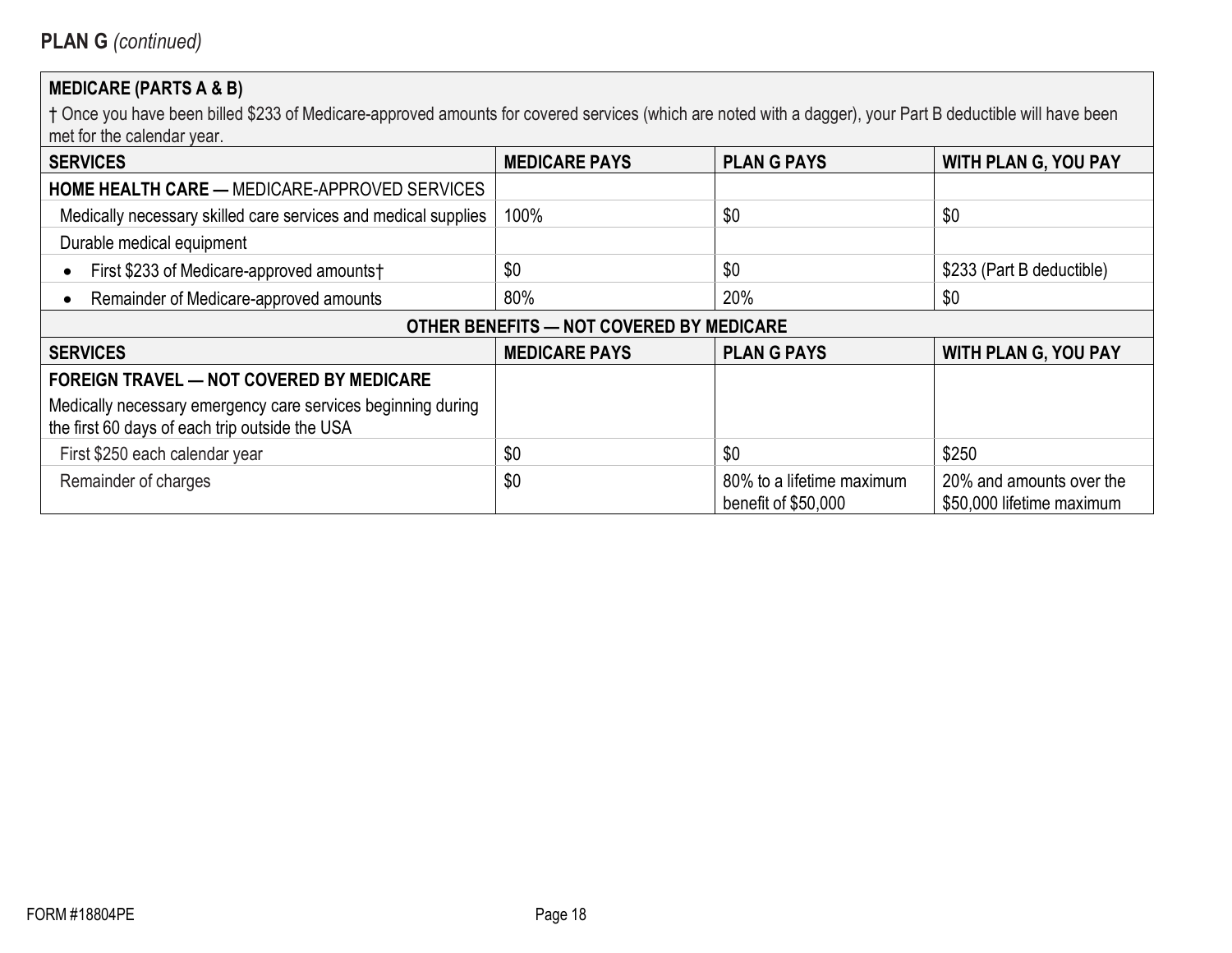# **MedigapFreedom — PLAN G HIGH DEDUCTIBLE**

# **MEDICARE (PART A) — HOSPITAL SERVICES — PER BENEFIT PERIOD**

\* A benefit period begins on the first day you receive services as an inpatient in a hospital and ends after you have been out of the hospital and have not received skilled care in any other facility for 60 days in a row.

‡This high deductible plan pays the same benefits as Plan G after one has paid a calendar year \$2,490 deductible. Benefits from the high deductible Plan G will not begin until out-of-pocket expenses are \$2,490. Out-of-pocket expenses for this deductible include expenses for the Medicare Part B deductible, and expenses that would ordinarily be paid by the policy. This does not include the plan's separate foreign travel emergency deductible.

| <b>SERVICES</b>                                               | <b>MEDICARE PAYS</b>      | AFTER YOU PAY \$2,490<br><b>DEDUCTIBLE#, PLAN G PAYS</b> | IN ADDITION TO \$2,490<br><b>DEDUCTIBLE#, YOU PAY</b> |
|---------------------------------------------------------------|---------------------------|----------------------------------------------------------|-------------------------------------------------------|
| <b>HOSPITALIZATION*</b>                                       |                           |                                                          |                                                       |
| Semiprivate room and board, general nursing, and              |                           |                                                          |                                                       |
| miscellaneous services and supplies                           |                           |                                                          |                                                       |
| First 60 days                                                 | All but \$1,556           | \$1,556 (Part A deductible)                              | \$0                                                   |
| 61st through 90th day                                         | All but \$389 a day       | \$389 a day                                              | \$0                                                   |
| 91st day and after:                                           |                           |                                                          |                                                       |
| While using 60 lifetime reserve days                          | All but \$778 a day       | \$778 a day                                              | \$0                                                   |
| Once lifetime reserve days are used:                          |                           |                                                          |                                                       |
| Additional 365 days<br>$\circ$                                | \$0                       | 100% of Medicare eligible<br>expenses                    | $$0**$                                                |
| Beyond the additional 365 days<br>$\circ$                     | \$0                       | \$0                                                      | All costs                                             |
| <b>SKILLED NURSING FACILITY CARE*</b>                         |                           |                                                          |                                                       |
| You must meet Medicare's requirements, including having been  |                           |                                                          |                                                       |
| in a hospital for at least three days and entered a Medicare- |                           |                                                          |                                                       |
| approved facility within 30 days after leaving the hospital.  |                           |                                                          |                                                       |
| First 20 days                                                 | All approved amounts      | \$0                                                      | \$0                                                   |
| 21st through 100th day                                        | All but \$194.50 a day    | Up to \$194.50 a day                                     | \$0                                                   |
| 101st day and after                                           | \$0                       | \$0                                                      | All costs                                             |
| <b>BLOOD</b>                                                  |                           |                                                          |                                                       |
| First three pints                                             | \$0                       | Three pints                                              | \$0                                                   |
| <b>Additional amounts</b>                                     | 100%                      | \$0                                                      | \$0                                                   |
| <b>HOSPICE CARE</b>                                           |                           |                                                          |                                                       |
| You must meet Medicare's requirements, including a doctor's   | All but very limited      | Medicare                                                 | \$0                                                   |
| certification of terminal illness.                            | copayment/coinsurance for | copayment/coinsurance                                    |                                                       |
|                                                               | outpatient drugs and      |                                                          |                                                       |
|                                                               | inpatient respite care    |                                                          |                                                       |

\*\*NOTICE: When your Medicare Part A hospital benefits are exhausted, the insurer stands in the place of Medicare and will pay whatever amount Medicare would have paid for up to an additional 365 days as provided in the policy's "Core Benefits." During this time, the hospital is prohibited from billing you for the balance based on any difference between its billed charges and the amount Medicare would have paid.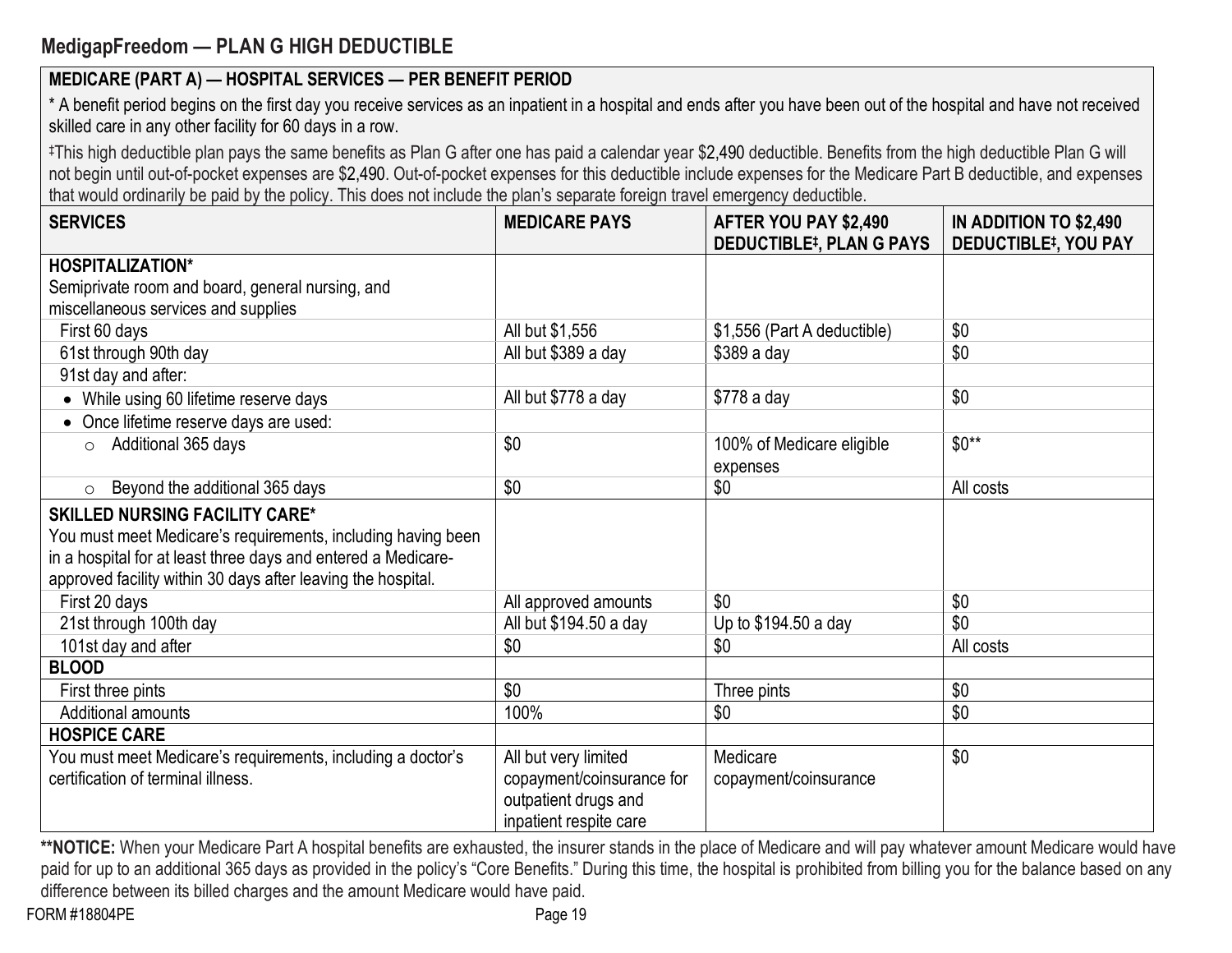| † Once you have been billed \$233 of Medicare-approved amounts for covered services (which are noted with a dagger), your Part B deductible will have been |  |
|------------------------------------------------------------------------------------------------------------------------------------------------------------|--|
| met for the calendar year.                                                                                                                                 |  |

‡This high deductible plan pays the same benefits as Plan G after one has paid a calendar year \$2,490 deductible. Benefits from the high deductible Plan G will not begin until out-of-pocket expenses are \$2,490. Out-of-pocket expenses for this deductible include expenses for the Medicare Part B deductible, and expenses that would ordinarily be paid by the policy. This does not include the plan's separate foreign travel emergency deductible.

| <b>SERVICES</b>                                                                                                                                                                                                                                                         | <b>MEDICARE PAYS</b> | AFTER YOU PAY \$2,490<br><b>DEDUCTIBLE#, PLAN G</b><br><b>PAYS</b> | IN ADDITION TO \$2,490<br><b>DEDUCTIBLE<sup>‡</sup>, YOU PAY</b> |
|-------------------------------------------------------------------------------------------------------------------------------------------------------------------------------------------------------------------------------------------------------------------------|----------------------|--------------------------------------------------------------------|------------------------------------------------------------------|
| MEDICAL EXPENSES — IN OR OUT OF THE HOSPITAL<br>AND OUTPATIENT HOSPITAL TREATMENT, such as<br>physician's services, inpatient and outpatient medical and<br>surgical services and supplies, physical and speech therapy,<br>diagnostic tests, durable medical equipment |                      |                                                                    |                                                                  |
| First \$233 of Medicare-approved amounts†                                                                                                                                                                                                                               | \$0                  | \$0                                                                | \$233 (Part B deductible)                                        |
| Remainder of Medicare-approved amounts                                                                                                                                                                                                                                  | Generally 80%        | Generally 20%                                                      | \$0                                                              |
| Part B excess charges (above Medicare-approved amounts)                                                                                                                                                                                                                 | \$0                  | 100%                                                               | \$0                                                              |
| <b>BLOOD</b>                                                                                                                                                                                                                                                            |                      |                                                                    |                                                                  |
| First three pints                                                                                                                                                                                                                                                       | \$0                  | All costs                                                          | \$0                                                              |
| Next \$233 of Medicare-approved amounts†                                                                                                                                                                                                                                | \$0                  | \$0                                                                | \$233 (Part B deductible)                                        |
| Remainder of Medicare-approved amounts                                                                                                                                                                                                                                  | 80%                  | 20%                                                                | \$0                                                              |
| <b>CLINICAL LABORATORY SERVICES - TESTS FOR</b><br><b>DIAGNOSTIC SERVICES</b>                                                                                                                                                                                           | 100%                 | \$0                                                                | \$0                                                              |

*(continued)*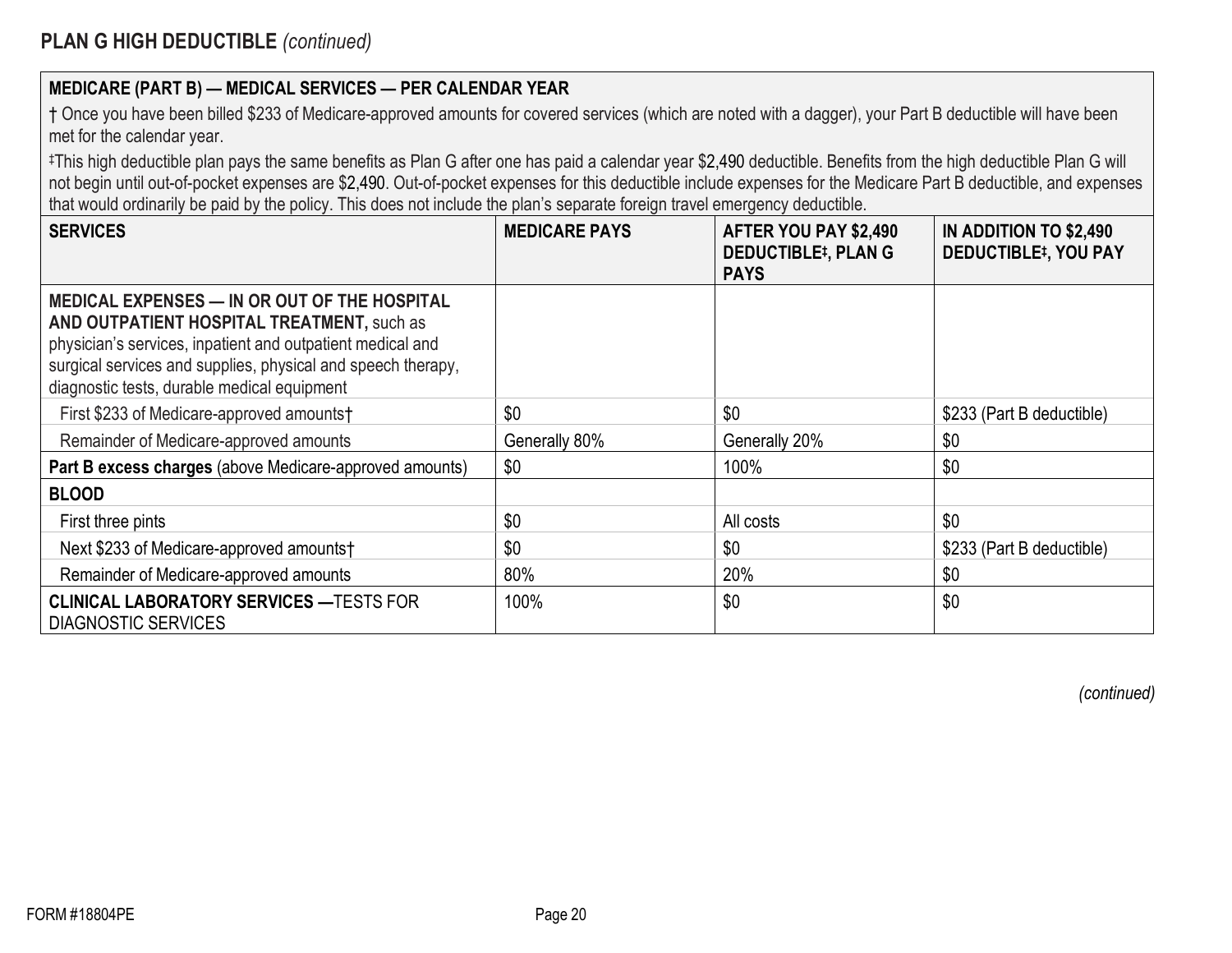#### **MEDICARE (PARTS A & B)**

† Once you have been billed \$233 of Medicare-approved amounts for covered services (which are noted with a dagger), your Part B deductible will have been met for the calendar year.

‡This high deductible plan pays the same benefits as Plan G after one has paid a calendar year \$2,490 deductible. Benefits from the high deductible Plan G will not begin until out-of-pocket expenses are \$2,490. Out-of-pocket expenses for this deductible include expenses for the Medicare Part B deductible, and expenses that would ordinarily be paid by the policy. This does not include the plan's separate foreign travel emergency deductible.

| <b>SERVICES</b>                                                                                                | <b>MEDICARE PAYS</b>                     | AFTER YOU PAY \$2,490<br><b>DEDUCTIBLE#, PLAN G</b><br><b>PAYS</b> | IN ADDITION TO \$2,490<br><b>DEDUCTIBLE#, YOU PAY</b> |
|----------------------------------------------------------------------------------------------------------------|------------------------------------------|--------------------------------------------------------------------|-------------------------------------------------------|
| <b>HOME HEALTH CARE — MEDICARE-APPROVED SERVICES</b>                                                           |                                          |                                                                    |                                                       |
| Medically necessary skilled care services and medical supplies                                                 | 100%                                     | \$0                                                                | \$0                                                   |
| Durable medical equipment                                                                                      |                                          |                                                                    |                                                       |
| First \$233 of Medicare-approved amounts†                                                                      | \$0                                      | \$0                                                                | \$233 (Part B deductible)                             |
| Remainder of Medicare-approved amounts                                                                         | 80%                                      | 20%                                                                | \$0                                                   |
|                                                                                                                | OTHER BENEFITS - NOT COVERED BY MEDICARE |                                                                    |                                                       |
| <b>SERVICES</b>                                                                                                | <b>MEDICARE PAYS</b>                     | AFTER YOU PAY \$2,490<br><b>DEDUCTIBLE#, PLAN G</b><br><b>PAYS</b> | IN ADDITION TO \$2,490<br><b>DEDUCTIBLE#, YOU PAY</b> |
| <b>FOREIGN TRAVEL — NOT COVERED BY MEDICARE</b>                                                                |                                          |                                                                    |                                                       |
| Medically necessary emergency care services beginning during the<br>first 60 days of each trip outside the USA |                                          |                                                                    |                                                       |
| First \$250 each calendar year                                                                                 | \$0                                      | \$0                                                                | \$250                                                 |
| Remainder of charges                                                                                           | \$0                                      | 80% to a lifetime maximum<br>benefit of \$50,000                   | 20% and amounts over the<br>\$50,000 lifetime maximum |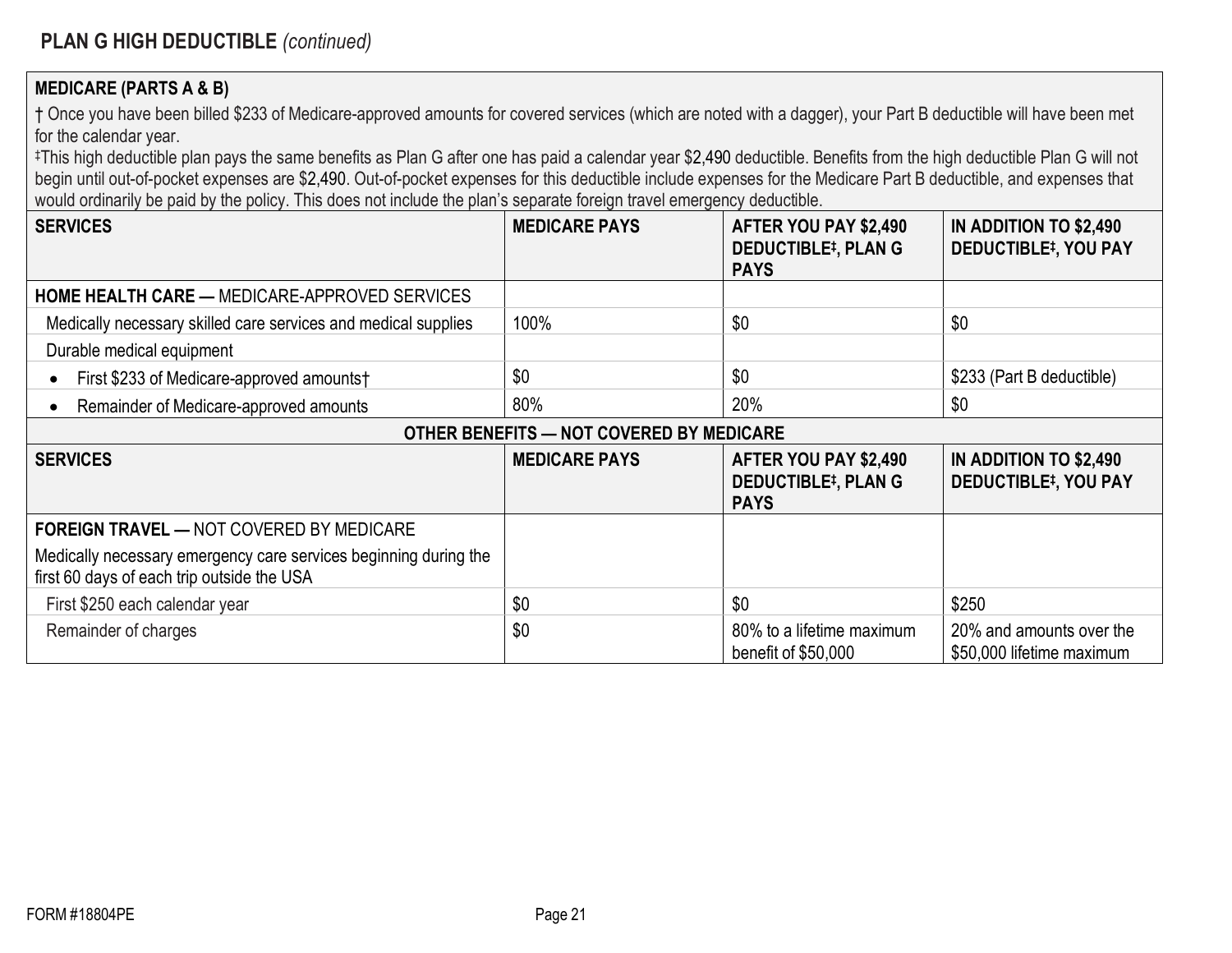\* A benefit period begins on the first day you receive services as an inpatient in a hospital and ends after you have been out of the hospital and have not received skilled care in any other facility for 60 days in a row.

| <b>SERVICES</b>                                                                                                                                                                               | <b>MEDICARE PAYS</b>                                                                                | <b>PLAN N PAYS</b>                    | <b>WITH PLAN N, YOU PAY</b> |
|-----------------------------------------------------------------------------------------------------------------------------------------------------------------------------------------------|-----------------------------------------------------------------------------------------------------|---------------------------------------|-----------------------------|
| <b>HOSPITALIZATION*</b>                                                                                                                                                                       |                                                                                                     |                                       |                             |
| Semiprivate room and board, general nursing, and<br>miscellaneous services and supplies                                                                                                       |                                                                                                     |                                       |                             |
| First 60 days                                                                                                                                                                                 | All but \$1,556                                                                                     | \$1,556 (Part A deductible)           | \$0                         |
| 61st through 90th day                                                                                                                                                                         | All but \$389 a day                                                                                 | \$389 a day                           | \$0                         |
| 91st day and after:                                                                                                                                                                           |                                                                                                     |                                       |                             |
| While using 60 lifetime reserve days<br>$\bullet$                                                                                                                                             | All but \$778 a day                                                                                 | \$778 a day                           | \$0                         |
| Once lifetime reserve days are used:                                                                                                                                                          |                                                                                                     |                                       |                             |
| Additional 365 days<br>$\circ$                                                                                                                                                                | \$0                                                                                                 | 100% of Medicare eligible<br>expenses | $$0**$                      |
| Beyond the additional 365 days<br>$\circ$                                                                                                                                                     | \$0                                                                                                 | \$0                                   | All costs                   |
| <b>SKILLED NURSING FACILITY CARE*</b>                                                                                                                                                         |                                                                                                     |                                       |                             |
| You must meet Medicare's requirements, including having been<br>in a hospital for at least three days and entered a Medicare-<br>approved facility within 30 days after leaving the hospital. |                                                                                                     |                                       |                             |
| First 20 days                                                                                                                                                                                 | All approved amounts                                                                                | \$0                                   | \$0                         |
| 21st through 100th day                                                                                                                                                                        | All but \$194.50 a day                                                                              | Up to \$194.50 a day                  | \$0                         |
| 101st day and after                                                                                                                                                                           | \$0                                                                                                 | \$0                                   | All costs                   |
| <b>BLOOD</b>                                                                                                                                                                                  |                                                                                                     |                                       |                             |
| First three pints                                                                                                                                                                             | \$0                                                                                                 | Three pints                           | \$0                         |
| Additional amounts                                                                                                                                                                            | 100%                                                                                                | \$0                                   | \$0                         |
| <b>HOSPICE CARE</b><br>You must meet Medicare's requirements, including a doctor's<br>certification of terminal illness.                                                                      | All but very limited<br>copayment/coinsurance for<br>outpatient drugs and inpatient<br>respite care | Medicare<br>copayment/coinsurance     | \$0                         |

\*\*NOTICE: When your Medicare Part A hospital benefits are exhausted, the insurer stands in the place of Medicare and will pay whatever amount Medicare would have paid for up to an additional 365 days as provided in the policy's "Core Benefits." During this time, the hospital is prohibited from billing you for the balance based on any difference between its billed charges and the amount Medicare would have paid. (continued) (continued)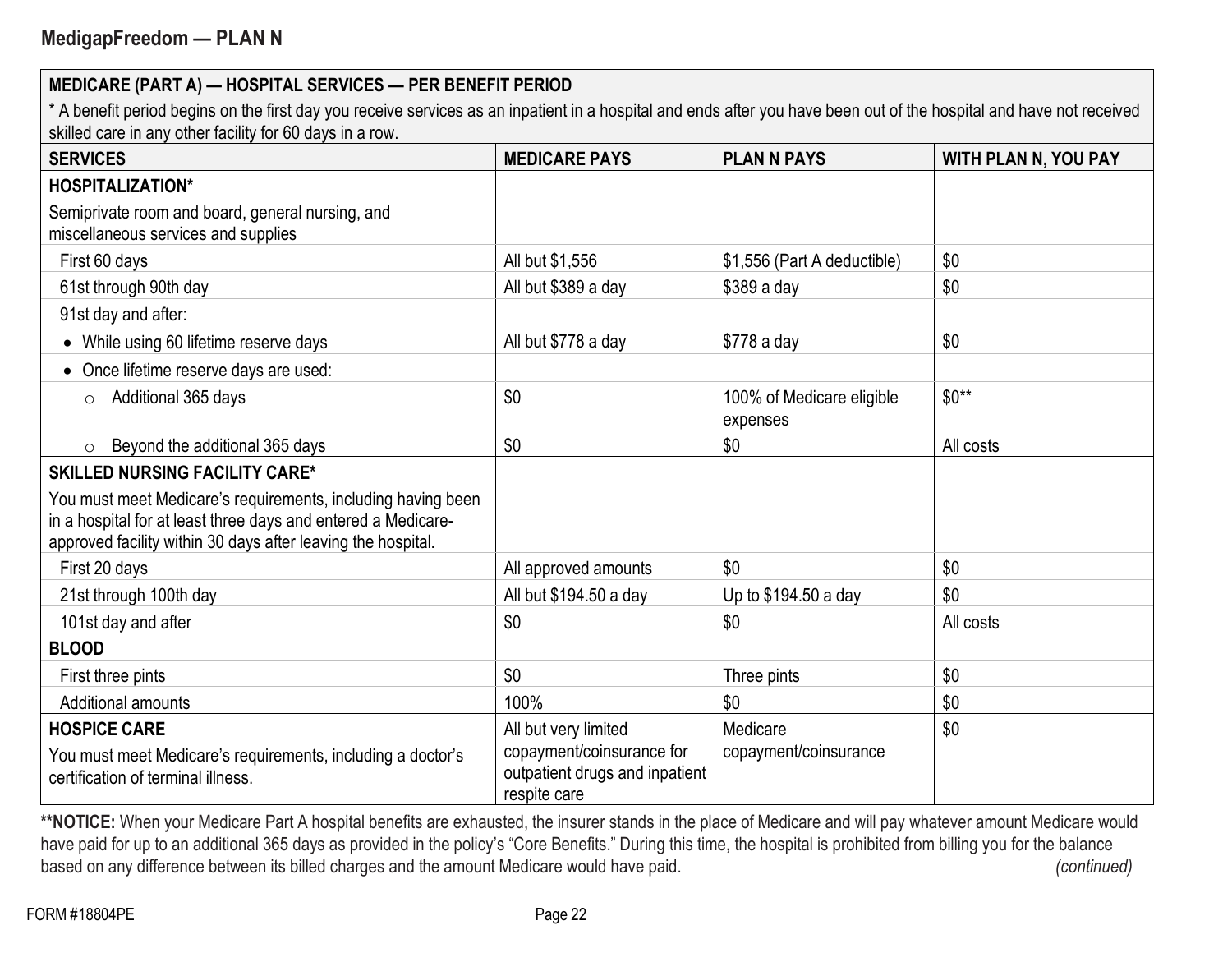† Once you have been billed \$233 of Medicare-approved amounts for covered services (which are noted with a dagger), your Part B deductible will have been met for the calendar year.

| <b>SERVICES</b>                                                                                                                                                                                                                                                                | <b>MEDICARE PAYS</b> | <b>PLAN N PAYS</b>                                                                                                                                                                                                                                                 | <b>WITH PLAN N, YOU PAY</b>                                                                                                                                                                                                                 |
|--------------------------------------------------------------------------------------------------------------------------------------------------------------------------------------------------------------------------------------------------------------------------------|----------------------|--------------------------------------------------------------------------------------------------------------------------------------------------------------------------------------------------------------------------------------------------------------------|---------------------------------------------------------------------------------------------------------------------------------------------------------------------------------------------------------------------------------------------|
| MEDICAL EXPENSES - IN OR OUT OF THE HOSPITAL AND<br><b>OUTPATIENT HOSPITAL TREATMENT, such as physician's</b><br>services, inpatient and outpatient medical and surgical services<br>and supplies, physical and speech therapy, diagnostic tests,<br>durable medical equipment |                      |                                                                                                                                                                                                                                                                    |                                                                                                                                                                                                                                             |
| First \$233 of Medicare-approved amounts†                                                                                                                                                                                                                                      | \$0                  | \$0                                                                                                                                                                                                                                                                | \$233 (Part B deductible)                                                                                                                                                                                                                   |
| Remainder of Medicare-approved amounts                                                                                                                                                                                                                                         | Generally 80%        | Balance, other than up to \$20<br>per office visit and up to \$50<br>per emergency room visit.<br>The copayment of up to \$50<br>is waived if the insured is<br>admitted to any hospital and<br>the emergency visit is<br>covered as a Medicare Part A<br>expense. | Up to \$20 per office visit and<br>up to \$50 per emergency<br>room visit. The copayment of<br>up to \$50 is waived if the<br>insured is admitted to any<br>hospital and the emergency<br>visit is covered as a Medicare<br>Part A expense. |
| Part B excess charges (above Medicare-approved amounts)                                                                                                                                                                                                                        | \$0                  | \$0                                                                                                                                                                                                                                                                | All costs                                                                                                                                                                                                                                   |
| <b>BLOOD</b>                                                                                                                                                                                                                                                                   |                      |                                                                                                                                                                                                                                                                    |                                                                                                                                                                                                                                             |
| First three pints                                                                                                                                                                                                                                                              | \$0                  | All costs                                                                                                                                                                                                                                                          | \$0                                                                                                                                                                                                                                         |
| Next \$233 of Medicare-approved amounts†                                                                                                                                                                                                                                       | \$0                  | \$0                                                                                                                                                                                                                                                                | \$233 (Part B deductible)                                                                                                                                                                                                                   |
| Remainder of Medicare-approved amounts                                                                                                                                                                                                                                         | 80%                  | 20%                                                                                                                                                                                                                                                                | \$0                                                                                                                                                                                                                                         |
| <b>CLINICAL LABORATORY SERVICES - TESTS FOR</b><br><b>DIAGNOSTIC SERVICES</b>                                                                                                                                                                                                  | 100%                 | \$0                                                                                                                                                                                                                                                                | \$0                                                                                                                                                                                                                                         |

*(continued)*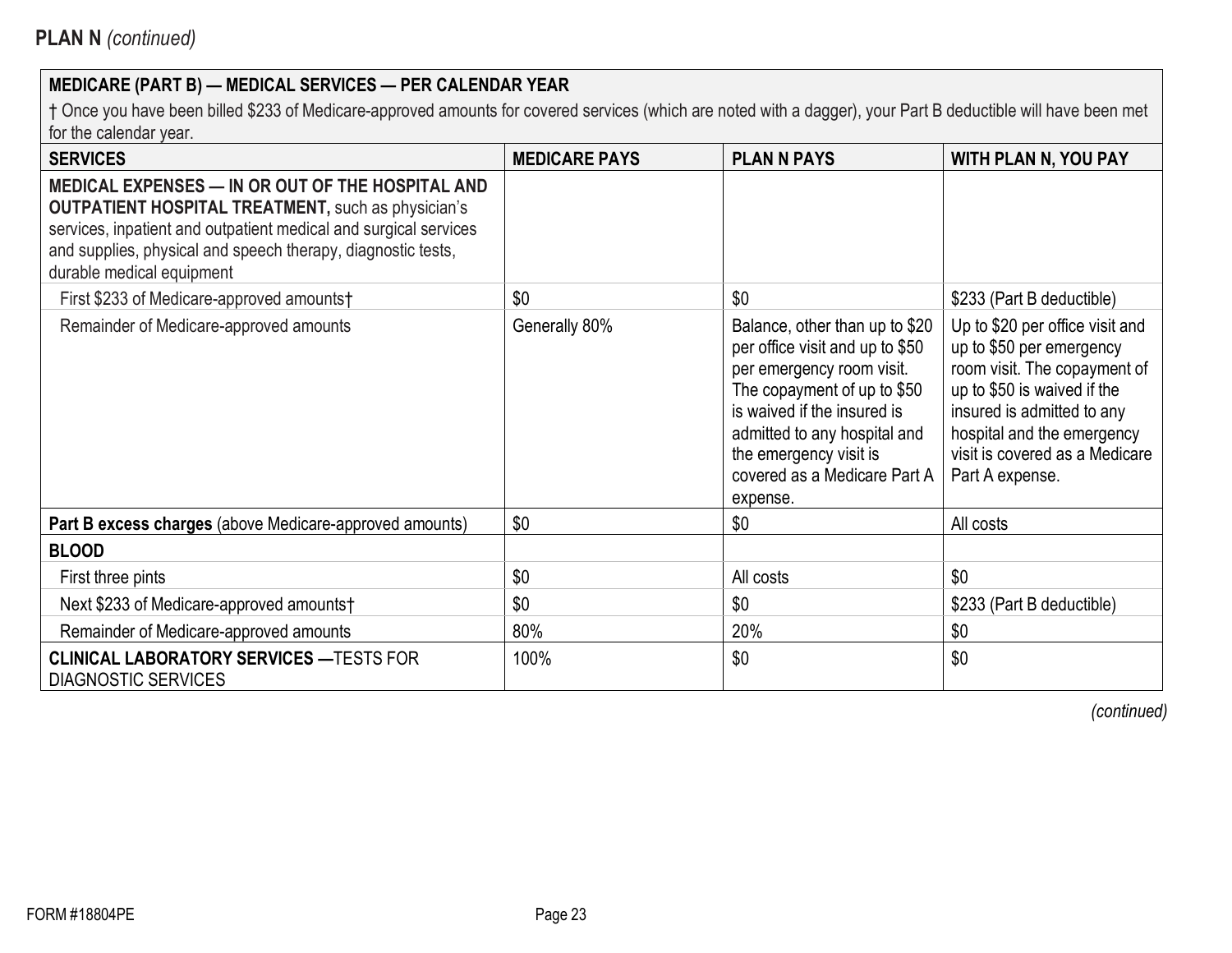# **MEDICARE (PARTS A & B)**

| <b>SERVICES</b>                                                                                                | <b>MEDICARE PAYS</b> | <b>PLAN N PAYS</b>                               | <b>WITH PLAN N, YOU PAY</b>                           |  |
|----------------------------------------------------------------------------------------------------------------|----------------------|--------------------------------------------------|-------------------------------------------------------|--|
| <b>HOME HEALTH CARE — MEDICARE-APPROVED SERVICES</b>                                                           |                      |                                                  |                                                       |  |
| Medically necessary skilled care services and medical supplies                                                 | 100%                 | \$0                                              | \$0                                                   |  |
| Durable medical equipment                                                                                      |                      |                                                  |                                                       |  |
| First \$233 of Medicare-approved amounts†                                                                      | \$0                  | \$0                                              | \$233 (Part B deductible)                             |  |
| Remainder of Medicare-approved amounts                                                                         | 80%                  | 20%                                              | \$0                                                   |  |
| OTHER BENEFITS - NOT COVERED BY MEDICARE                                                                       |                      |                                                  |                                                       |  |
| <b>SERVICES</b>                                                                                                | <b>MEDICARE PAYS</b> | <b>PLAN N PAYS</b>                               | <b>WITH PLAN N, YOU PAY</b>                           |  |
| <b>FOREIGN TRAVEL — NOT COVERED BY MEDICARE</b>                                                                |                      |                                                  |                                                       |  |
| Medically necessary emergency care services beginning during<br>the first 60 days of each trip outside the USA |                      |                                                  |                                                       |  |
| First \$250 each calendar year                                                                                 | \$0                  | \$0                                              | \$250                                                 |  |
| Remainder of charges                                                                                           | \$0                  | 80% to a lifetime maximum<br>benefit of \$50,000 | 20% and amounts over the<br>\$50,000 lifetime maximum |  |